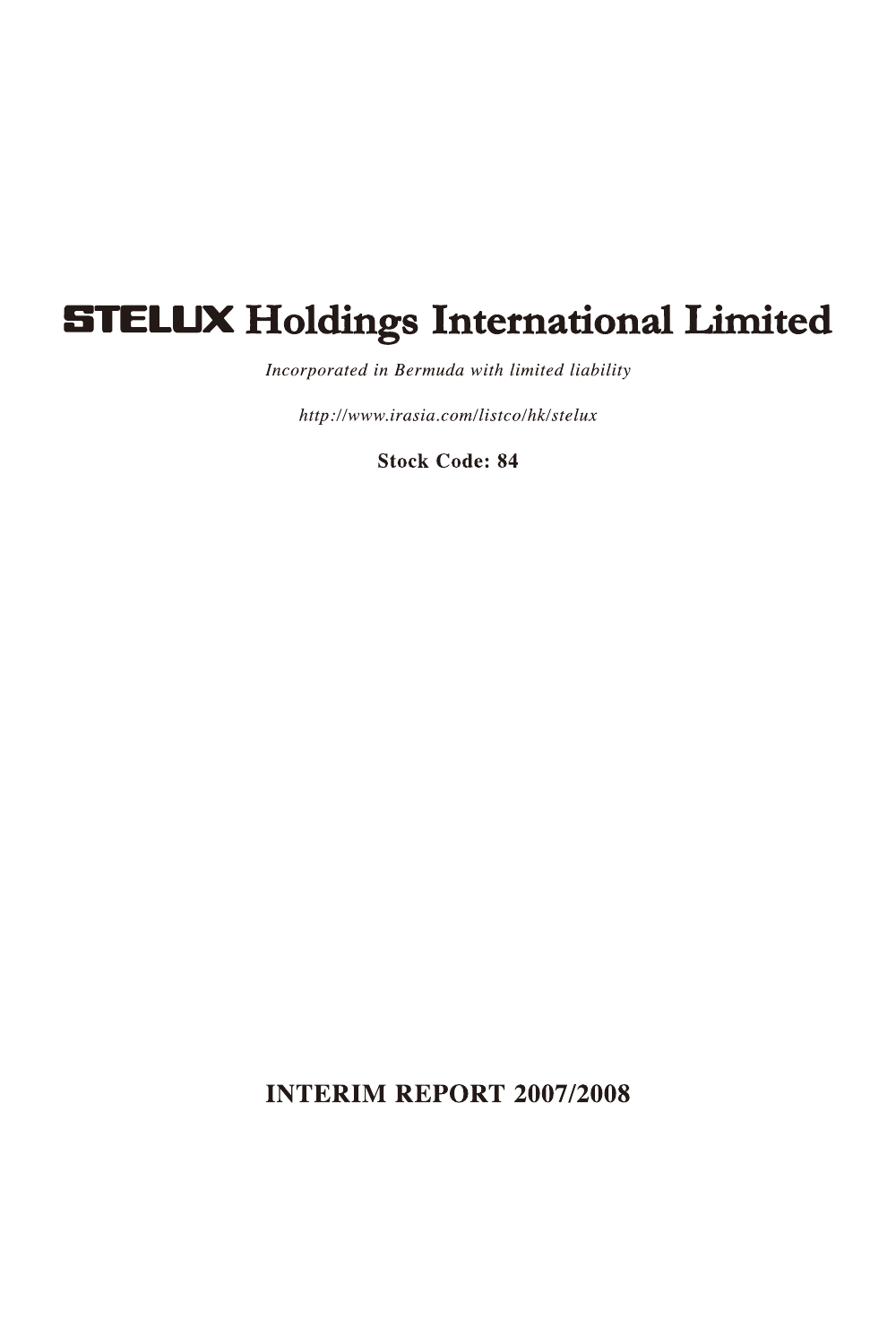## **INTERIM REPORT FOR THE SIX MONTHS ENDED 30TH SEPTEMBER 2007**

The directors of Stelux Holdings International Limited (the "Company") are pleased to report the interim results and financial information of the Company and its subsidiaries (collectively the "Group") for the six months ended 30th September 2007. The condensed consolidated results of the Group for the six months ended 30th September 2007, the condensed consolidated balance sheet as at 30th September 2007, the condensed consolidated cash flow statement and the condensed consolidated statement of changes in equity of the Group for the six months ended 30th September 2007, all of which are unaudited, along with the relevant explanatory notes, are set out below.

#### **CONDENSED CONSOLIDATED INCOME STATEMENT FOR THE SIX MONTHS ENDED 30TH SEPTEMBER 2007**

|                                     |                               | Unaudited<br><b>Six months ended</b>     |                       |
|-------------------------------------|-------------------------------|------------------------------------------|-----------------------|
|                                     | <b>Note</b>                   | 30th September<br>2007<br><b>HKS'000</b> | 2006<br>HK\$'000      |
| Revenues<br>Cost of sales           | $\overline{2}$                | 1,021,008<br>(406, 629)                  | 812,740<br>(324, 799) |
|                                     |                               |                                          |                       |
| Gross profit                        |                               | 614,379                                  | 487,941               |
| Other (losses)/gains                | $\frac{3}{3}$                 | (975)                                    | 36,621                |
| Other income                        |                               | 9,867                                    | 11,309                |
| Selling expenses                    |                               | (447, 196)                               | (365, 444)            |
| General and administrative expenses |                               | (104, 538)                               | (87, 952)             |
| Other operating income/(expenses)   |                               | 4,559                                    | (9,528)               |
| Operating profit                    |                               | 76,096                                   | 72,947                |
| Finance costs                       |                               | (9,066)                                  | (11,007)              |
| Profit before income tax            | $\ensuremath{\mathnormal{4}}$ | 67,030                                   | 61,940                |
| Income tax expense                  | 5                             | (16, 884)                                | (18, 725)             |
| Profit for the period               |                               | 50,146                                   | 43,215                |
| Attributable to:                    |                               |                                          |                       |
| Equity holders of the Company       |                               | 49,911                                   | 42,677                |
| Minority interests                  |                               | 235                                      | 538                   |
|                                     |                               | 50,146                                   | 43,215                |
| Dividend                            | 6                             | 11,416                                   | 10,465                |
|                                     |                               |                                          |                       |
| Earnings per share                  | 7                             | <b>HK</b> cents                          | HK cents              |
| - Basic and diluted                 |                               | 5.25                                     | 4.49                  |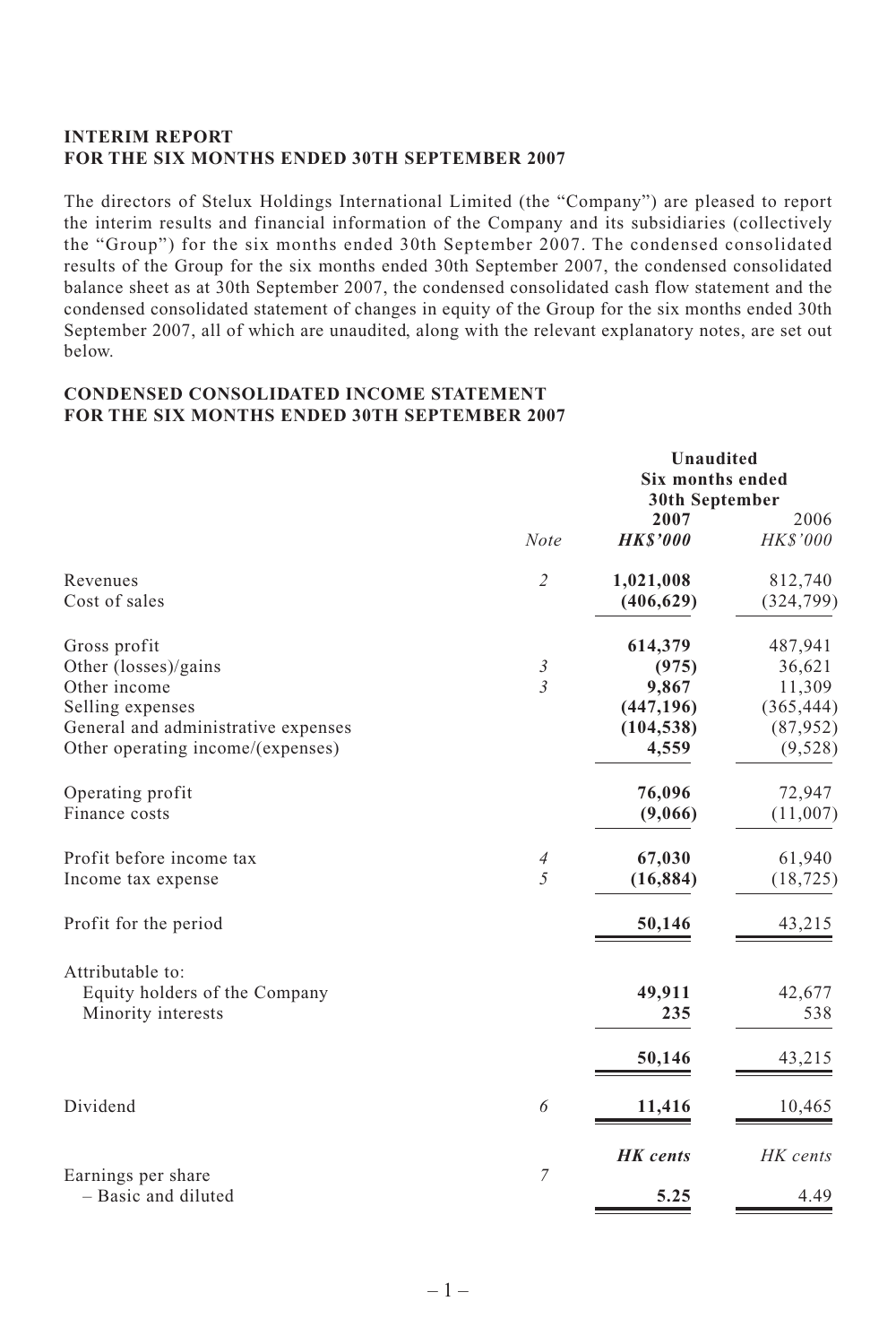## **CONDENSED CONSOLIDATED BALANCE SHEET AT 30TH SEPTEMBER 2007 AND 31ST MARCH 2007**

|                                     | Unaudited      |                 |            |
|-------------------------------------|----------------|-----------------|------------|
|                                     | 30th September |                 | 31st March |
|                                     |                | 2007            | 2007       |
|                                     | <b>Note</b>    | <b>HK\$'000</b> | HK\$'000   |
| <b>ASSETS</b>                       |                |                 |            |
| Non-current assets                  |                |                 |            |
| Property, plant and equipment       | 8              | 202,367         | 192,209    |
| Investment properties               | 8              | 1,300           | 1,300      |
| Prepayment of lease premium         | 8              | 144,851         | 152,974    |
| Intangible assets                   | 8              | 23,377          | 23,027     |
| Deferred tax assets                 |                | 25,661          | 21,092     |
| Available-for-sale financial assets |                | 13,252          | 13,252     |
|                                     |                | 410,808         | 403,854    |
| Current assets                      |                |                 |            |
| <b>Stocks</b>                       |                | 608,957         | 518,284    |
| Debtors and prepayments             | 9              | 348,648         | 376,607    |
| Bank balances and cash              |                | 116,326         | 105,103    |
|                                     |                | 1,073,931       | 999,994    |
| Non-current assets held for sale    |                |                 | 32,473     |
|                                     |                | 1,073,931       | 1,032,467  |
| Total assets                        |                | 1,484,739       | 1,436,321  |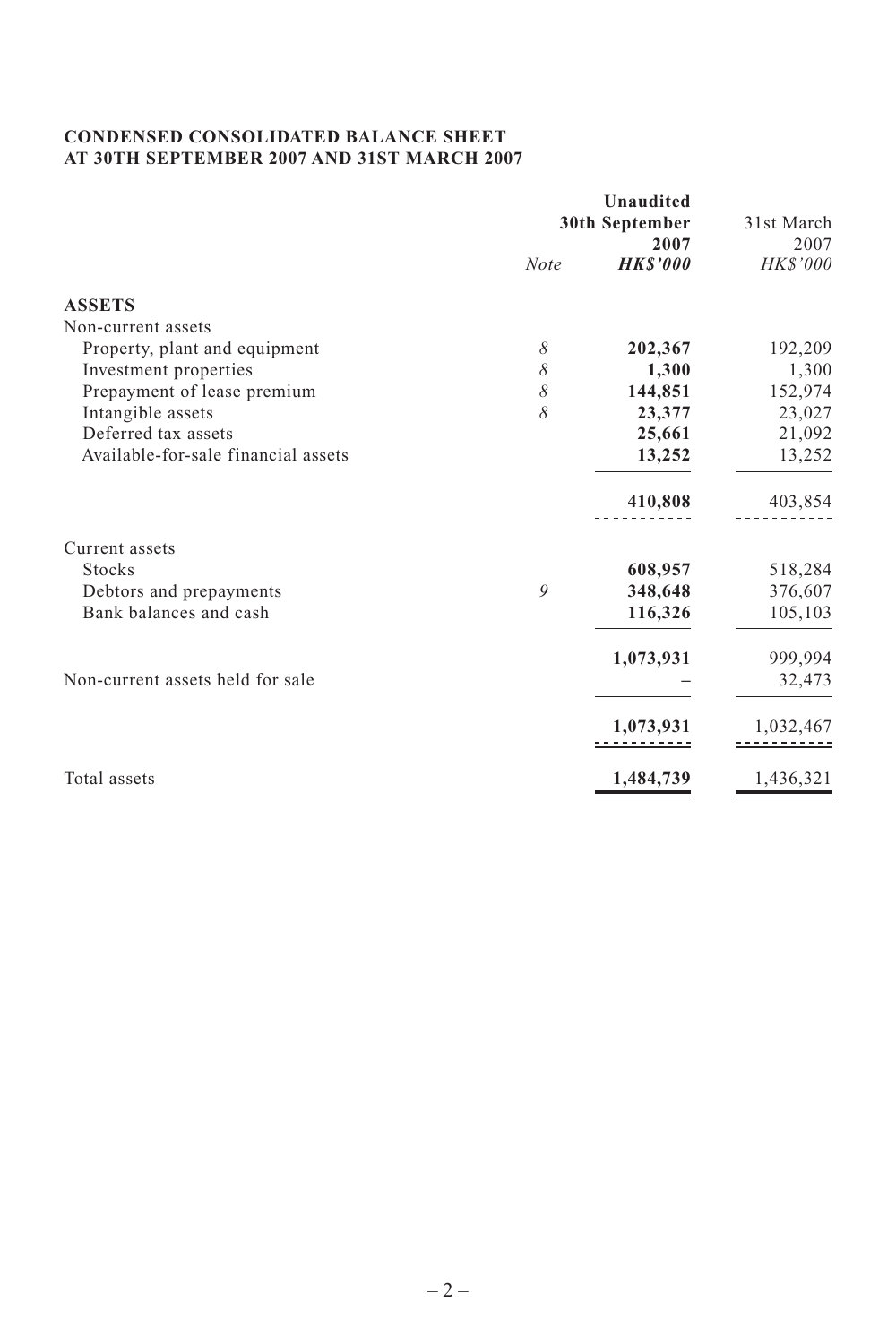# **CONDENSED CONSOLIDATED BALANCE SHEET** *(continued)* **AT 30TH SEPTEMBER 2007 AND 31ST MARCH 2007**

|                                                                           | <b>Unaudited</b><br>30th September |                         | 31st March       |
|---------------------------------------------------------------------------|------------------------------------|-------------------------|------------------|
|                                                                           | Note                               | 2007<br><b>HK\$'000</b> | 2007<br>HK\$'000 |
| <b>EQUITY</b>                                                             |                                    |                         |                  |
| Capital and reserves attributable to<br>the equity holders of the Company |                                    |                         |                  |
| Share capital                                                             | 10                                 | 95,134                  | 95,134           |
| Reserves                                                                  |                                    | 653,920                 | 614,958          |
| Declared interim/proposed final dividend                                  |                                    | 11,416                  | 27,589           |
| Shareholders' funds                                                       |                                    | 760,470                 | 737,681          |
| Minority interests                                                        |                                    | 4,397                   | 4,587            |
| Total equity                                                              |                                    | 764,867                 | 742,268          |
| <b>LIABILITIES</b>                                                        |                                    |                         |                  |
| Non-current liabilities                                                   |                                    |                         |                  |
| Deferred tax liabilities                                                  |                                    | 2,776                   | 2,825            |
| Borrowings                                                                | 12                                 | 77,475                  | 71,223           |
|                                                                           |                                    | 80,251                  | 74,048           |
| Current liabilities                                                       |                                    |                         |                  |
| Creditors and accruals                                                    | 11                                 | 401,934                 | 321,195          |
| Income tax payable                                                        |                                    | 33,680                  | 33,382           |
| Borrowings                                                                | 12                                 | 204,007                 | 265,428          |
|                                                                           |                                    | 639,621                 | 620,005          |
| <b>Total liabilities</b>                                                  |                                    | 719,872                 | 694,053          |
| <b>Total equity and liabilities</b>                                       |                                    | 1,484,739               | 1,436,321        |
| Net current assets                                                        |                                    | 434,310                 | 412,462          |
| Total assets less current liabilities                                     |                                    | 845,118                 | 816,316          |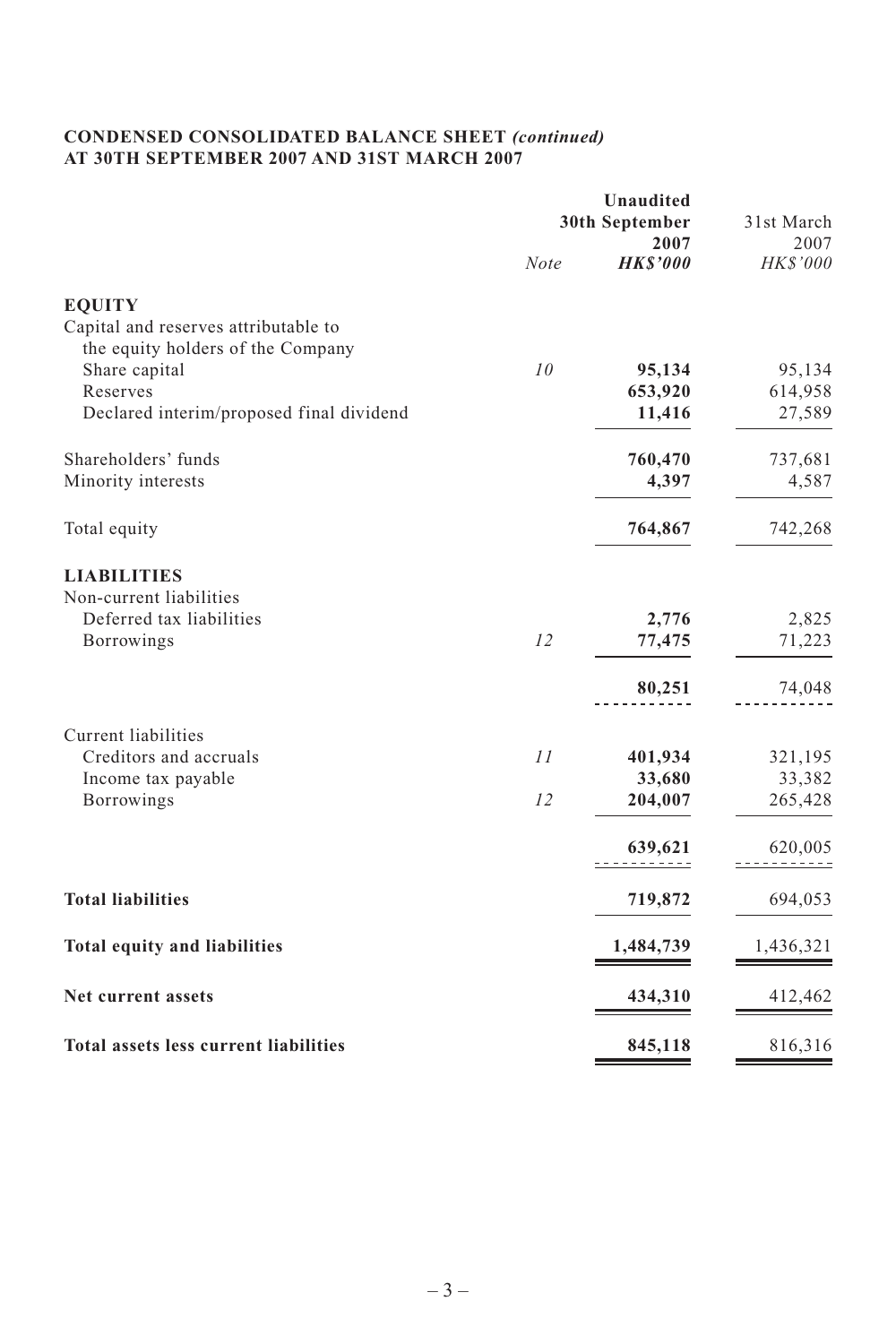## **CONDENSED CONSOLIDATED CASH FLOW STATEMENT FOR THE SIX MONTHS ENDED 30TH SEPTEMBER 2007**

|                                                        | Unaudited        |                 |
|--------------------------------------------------------|------------------|-----------------|
|                                                        | Six months ended |                 |
|                                                        | 30th September   |                 |
|                                                        | 2007             | 2006            |
|                                                        | <b>HK\$'000</b>  | <i>HK\$'000</i> |
| Net cash from operating activities                     | 104,420          | 3,868           |
| Net cash (used in)/from investing activities           | (11, 132)        | 51,074          |
| Net cash used in financing activities                  | (81, 196)        | (81, 404)       |
| Net increase/(decrease) in cash and cash equivalents   | 12,092           | (26, 462)       |
| Cash and cash equivalents at 1st April                 | 103,259          | 115,977         |
| Effect of foreign exchange rate changes                | 975              | (414)           |
| Cash and cash equivalents at 30th September            | 116,326          | 89,101          |
| Analysis of the balances of cash and cash equivalents: |                  |                 |
| Bank balances and cash – unrestricted                  | 116,326          | 105,632         |
| Bank overdrafts                                        |                  | (16, 531)       |
|                                                        | 116,326          | 89,101          |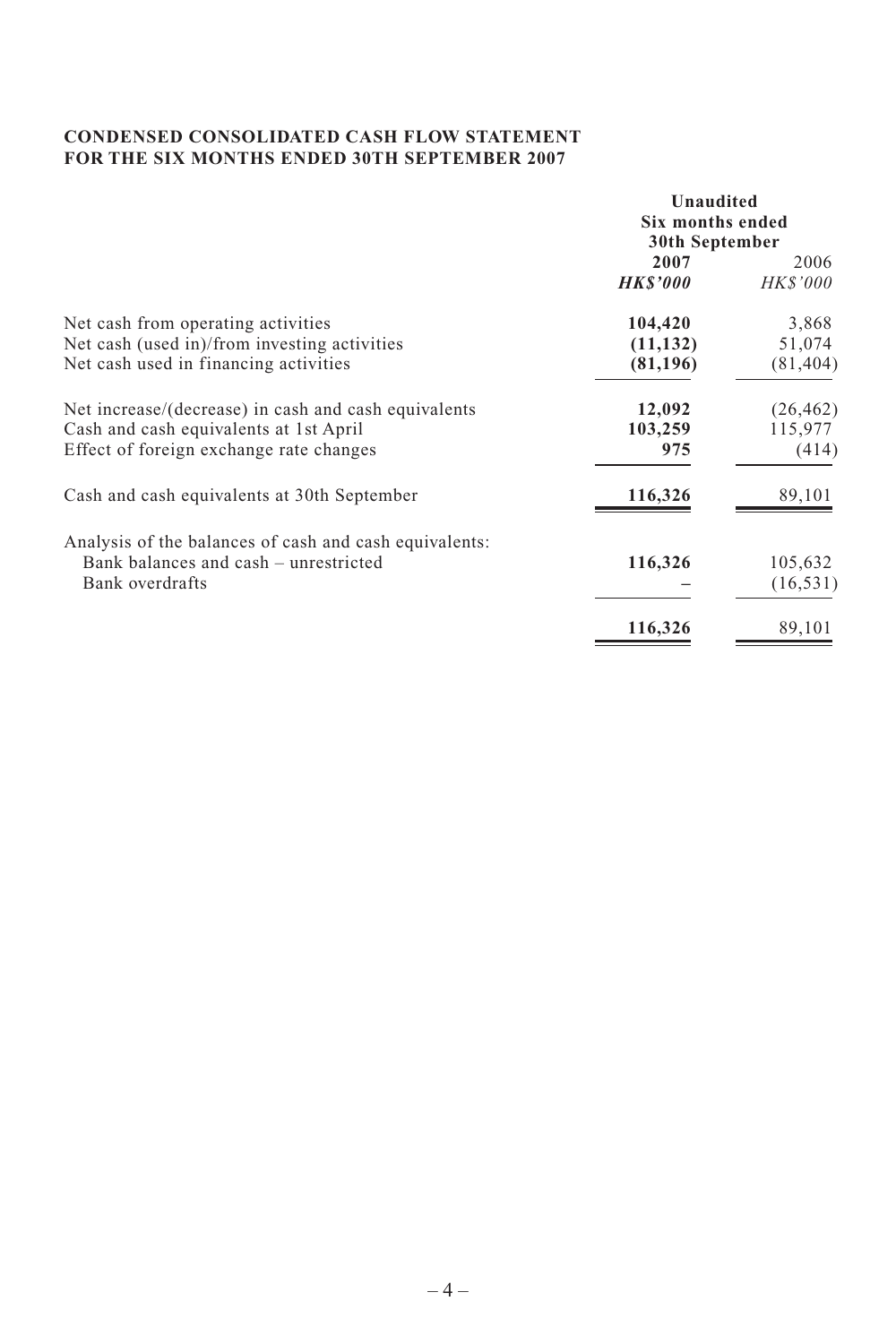## **CONDENSED CONSOLIDATED STATEMENT OF CHANGES IN EQUITY FOR THE SIX MONTHS ENDED 30TH SEPTEMBER 2007**

|                                    |                                            |                                          | Unaudited                             |                                        |                                        |                             |
|------------------------------------|--------------------------------------------|------------------------------------------|---------------------------------------|----------------------------------------|----------------------------------------|-----------------------------|
| Share<br>capital<br><b>HKS'000</b> | <b>Share</b><br>premium<br><b>HK\$'000</b> | Revaluation<br>reserve<br><b>HKS'000</b> | Exchange<br>reserve<br><b>HKS'000</b> | Retained<br>earnings<br><b>HKS'000</b> | Minority<br>interest<br><b>HKS'000</b> | Total<br><b>HKS'000</b>     |
| 95,134                             | 1,977                                      | 6,621                                    | (4, 477)                              | 548,390                                | 6,777                                  | 654,422                     |
|                                    |                                            |                                          |                                       |                                        |                                        |                             |
|                                    |                                            |                                          |                                       |                                        |                                        | (359)                       |
|                                    |                                            |                                          |                                       |                                        | 61                                     | 4,968                       |
|                                    |                                            |                                          |                                       |                                        |                                        | 43,215                      |
|                                    |                                            |                                          |                                       | (26, 638)                              | (537)                                  | (27, 175)                   |
| 95,134                             | 1,977                                      | 6,621                                    | 430                                   | 564,429                                | 6,480                                  | 675,071                     |
| 95,134                             | 1,977                                      | 8,953                                    | 18,487                                | 613,130                                | 4,587                                  | 742,268                     |
|                                    |                                            |                                          |                                       |                                        |                                        | 370                         |
|                                    |                                            |                                          |                                       |                                        |                                        | 50,146                      |
|                                    |                                            |                                          |                                       | (27,589)                               | (328)                                  | (27, 917)                   |
| 95,134                             | 1,977                                      | 8,953                                    | 18,954                                | 635,452                                | 4,397                                  | 764,867                     |
|                                    |                                            |                                          |                                       | 4,907<br>467                           | 42,677<br>49,911                       | (359)<br>538<br>(97)<br>235 |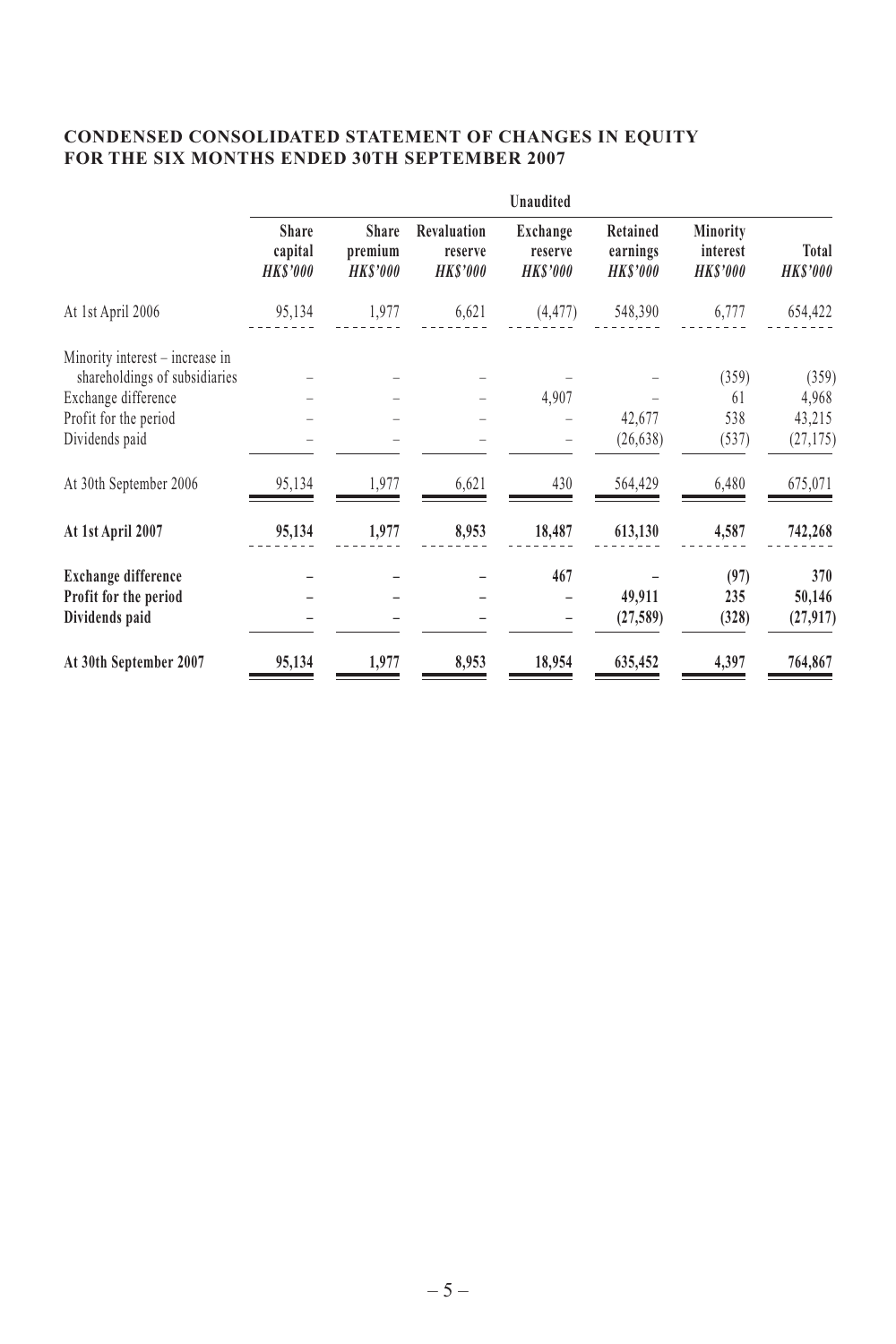#### **NOTES TO CONDENSED INTERIM CONSOLIDATED FINANCIAL INFORMATION**

#### **1. Basis of preparation**

These unaudited condensed interim consolidated financial information have been prepared in accordance with Hong Kong Accounting Standard ("HKAS") 34 "Interim Financial Reporting" issued by the Hong Kong Institute of Certified Public Accountants ("HKICPA"), and the applicable requirements of Appendix 16 of the Rules Governing the Listing of Securities on The Stock Exchange of Hong Kong Limited (the "Stock Exchange").

The condensed interim consolidated financial information should be read in conjunction with the 2007 annual financial statements.

The accounting policies and methods of computation used in the preparation of these condensed interim consolidated financial information are consistent with those used in the annual financial statements for the year ended 31st March 2007.

Certain new standards, amendments to standards and interpretations of Hong Kong Financial Reporting Standards ("HKFRS") issued by HKICPA have been published and are effective for accounting periods beginning on or after 1st April 2007. Those that are relevant to the Group's operations are as follows:

| Amendment to HKAS 1 | Capital disclosures                        |
|---------------------|--------------------------------------------|
| HKFRS7              | Financial instruments: Disclosure          |
| HK(IFRIC)-Int 8     | Scope of HKFRS 2                           |
| HK(IFRIC)-Int 9     | Reassessment of Embedded Derivatives       |
| $HK(IFRIC)$ -Int 10 | Interim Financial Reporting and Impairment |

The adoption of the above new and revised accounting standards has no significant impact on the Group interim results and financial position.

The Group has not early adopted any new standards, amendments to standards and interpretations of HKFRS which have been issued but not yet effective for the financial year ending 31st March 2008.

#### **2. SEGMENT INFORMATION**

#### **Primary reporting format – business segments**

|                          | Six months ended 30th September 2007 |                           |                 |                    |
|--------------------------|--------------------------------------|---------------------------|-----------------|--------------------|
|                          |                                      | Retail and trading        | <b>Property</b> | <b>Group Total</b> |
|                          | Watch<br><b>HK\$'000</b>             | Optical<br><b>HKS'000</b> | <b>HKS'000</b>  | <b>HKS'000</b>     |
| Revenues                 |                                      |                           |                 |                    |
| Gross segment            | 647,378                              | 372,378                   | 7,700           | 1,027,456          |
| Inter-segment            |                                      |                           | (6, 448)        | (6, 448)           |
|                          | 647,378                              | 372,378                   | 1,252           | 1,021,008          |
| Segment results          | 46,669                               | 31,483                    | 16,566          | 94,718             |
| Unallocated income       |                                      |                           |                 | 2,120              |
| Net corporate expenses   |                                      |                           |                 | (20, 742)          |
| Operating profit         |                                      |                           |                 | 76,096             |
| Finance costs            |                                      |                           |                 | (9,066)            |
| Profit before income tax |                                      |                           |                 | 67,030             |
| Income tax expense       |                                      |                           |                 | (16, 884)          |
| Profit after income tax  |                                      |                           |                 | 50,146             |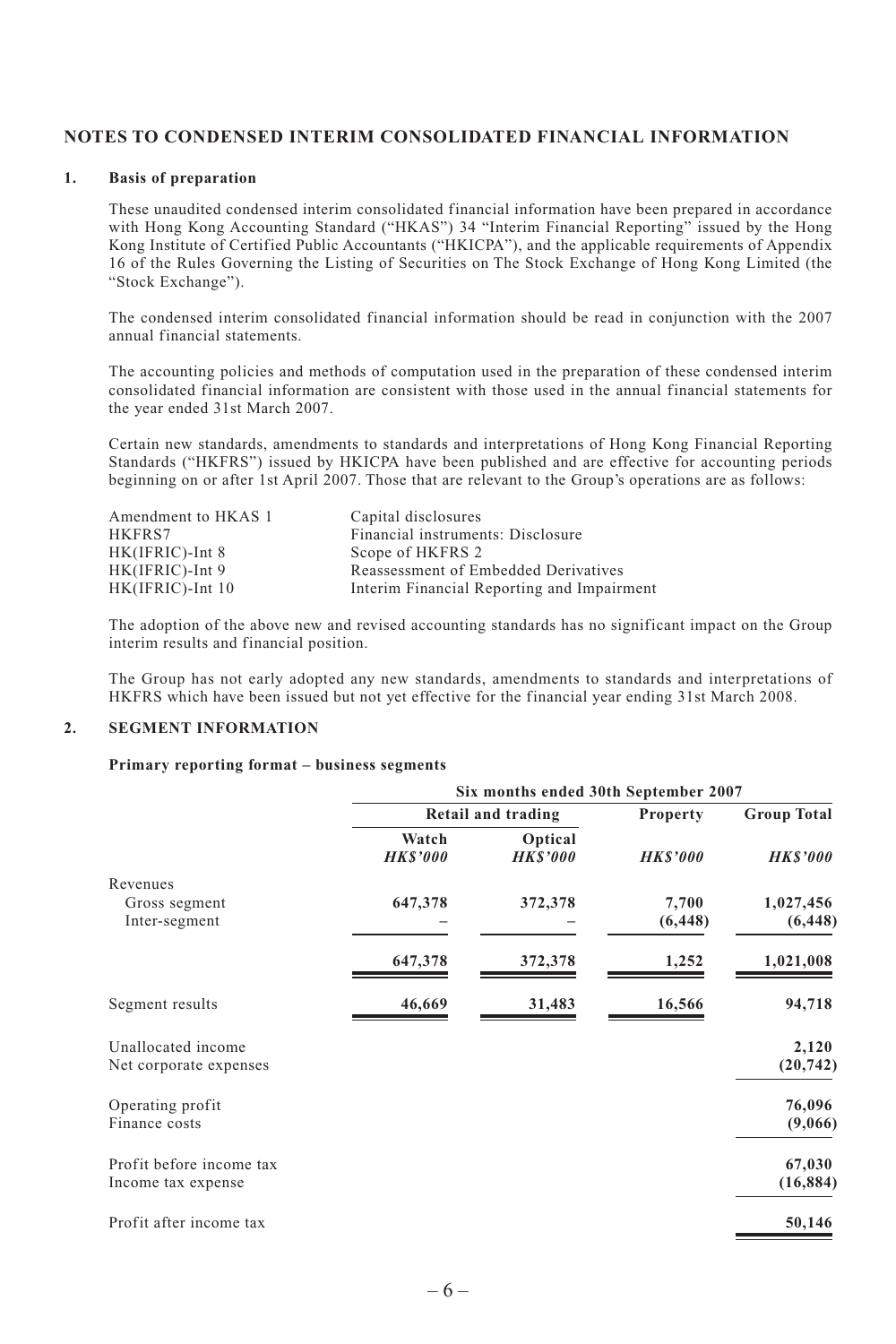# **2. SEGMENT INFORMATION** *(continued)*

## **Primary reporting format – business segments** *(continued)*

|                                                | Six months ended 30th September 2006 |                            |                   |                     |
|------------------------------------------------|--------------------------------------|----------------------------|-------------------|---------------------|
|                                                |                                      | Retail and trading         | Property          | Group Total         |
|                                                | Watch<br><b>HK\$'000</b>             | Optical<br><b>HK\$'000</b> | <b>HKS'000</b>    | <b>HK\$'000</b>     |
| Revenues                                       |                                      |                            |                   |                     |
| Gross segment<br>Inter-segment                 | 513,662                              | 297,329                    | 5,161<br>(3, 412) | 816,152<br>(3, 412) |
|                                                | 513,662                              | 297,329                    | 1,749             | 812,740             |
| Segment results                                | 30,425                               | 27,752                     | 1,841             | 60,018              |
| Unallocated income<br>Net corporate expenses   |                                      |                            |                   | 30,527<br>(17, 598) |
| Operating profit<br>Finance costs              |                                      |                            |                   | 72,947<br>(11,007)  |
| Profit before income tax<br>Income tax expense |                                      |                            |                   | 61,940<br>(18, 725) |
| Profit after income tax                        |                                      |                            |                   | 43,215              |

## **Secondary reporting format – geographical segments**

|                              | Six months ended 30th September |                 |                |                        |
|------------------------------|---------------------------------|-----------------|----------------|------------------------|
|                              |                                 | Revenues        |                | <b>Segment Results</b> |
|                              | 2007                            | 2006            | 2007           | 2006                   |
|                              | <b>HKS'000</b>                  | <b>HK\$'000</b> | <b>HKS'000</b> | <b>HK\$'000</b>        |
| Hong Kong                    | 552,278                         | 449,948         | 67,040         | 24,357                 |
| South East and Far East Asia | 404,440                         | 313,101         | 51,068         | 47,421                 |
| Europe                       | 4,621                           | 7.369           | (7, 345)       | (5, 153)               |
| North America                | 1,284                           | 1,380           | 348            | 491                    |
| Mainland China               | 58,385                          | 40,942          | (16,393)       | (7,098)                |
|                              | 1,021,008                       | 812,740         | 94,718         | 60,018                 |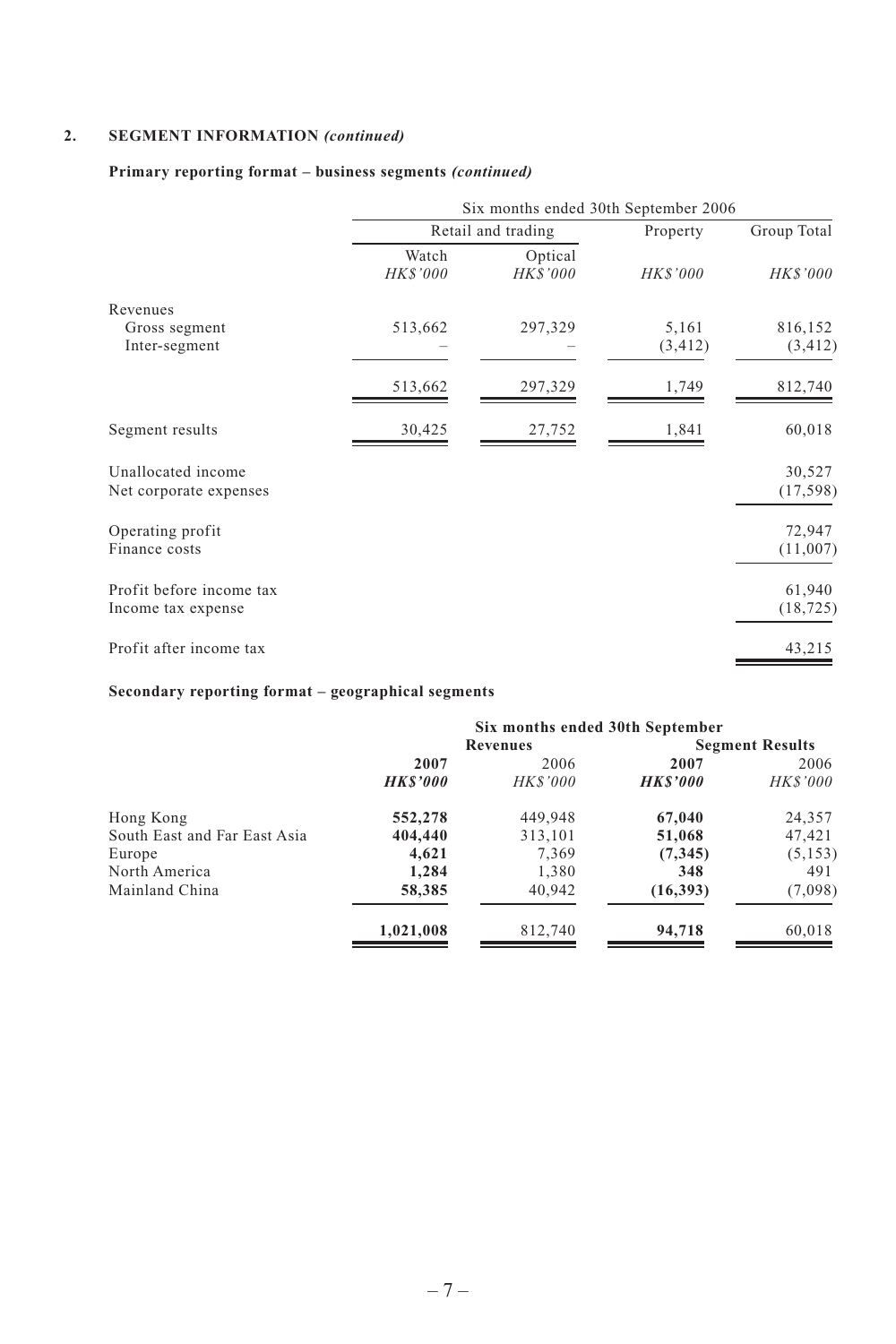#### **3. OTHER (LOSSES)/GAINS AND OTHER INCOME**

|                                                                                                                      |             | Six months ended<br>30th September |                        |
|----------------------------------------------------------------------------------------------------------------------|-------------|------------------------------------|------------------------|
|                                                                                                                      |             | 2007<br><b>HKS'000</b>             | 2006<br><b>HKS'000</b> |
| Other (losses)/gains                                                                                                 |             |                                    |                        |
| Gain on disposal of financial assets at fair<br>value through profit or loss<br>Exchange $(\text{loss})/\text{gain}$ | <b>Note</b> | (975)                              | 29,250<br>7,371        |
|                                                                                                                      |             | (975)                              | 36,621                 |

#### *Note:*

On 23rd August 2006, the Group disposed of its entire holding of 30 million shares of a financial asset at fair value through profit or loss at HK\$4 per share, attributable to a gain of HK\$29,250,000 recorded in the six months ended 30th September 2006.

|                                |                        | Six months ended<br>30th September |
|--------------------------------|------------------------|------------------------------------|
|                                | 2007<br><b>HKS'000</b> | 2006<br>HK\$'000                   |
| Other income                   |                        |                                    |
| Building management fee income | 1,410                  | 1,433                              |
| Dividend income                |                        | 1,381                              |
| Interest income                | 1,917                  | 2,334                              |
| Sundries                       | 6,540                  | 6,161                              |
|                                | 9,867                  | 11,309                             |

#### **4. EXPENSES BY NATURE**

Expenses included in arriving at the profit before income tax are analysed as follows:

|                                                   | Six months ended<br>30th September |                 |
|---------------------------------------------------|------------------------------------|-----------------|
|                                                   | 2007                               | 2006            |
|                                                   | <b>HKS'000</b>                     | <i>HK\$'000</i> |
| Depreciation of property, plant and equipment     |                                    |                 |
| $-$ Owned                                         | 31,523                             | 25,027          |
| $-$ Leased                                        | 196                                | 243             |
| Amortisation of prepayment of lease premium       | 4,774                              | 4,462           |
| Loss on disposal of property, plant and equipment | 858                                | 411             |
| Provision for stocks                              | 3.087                              | 813             |
| Reversal of bad debts provision                   | (18, 584)                          |                 |
| Impairment of debtors and bad debts written off   | 1.041                              | 800             |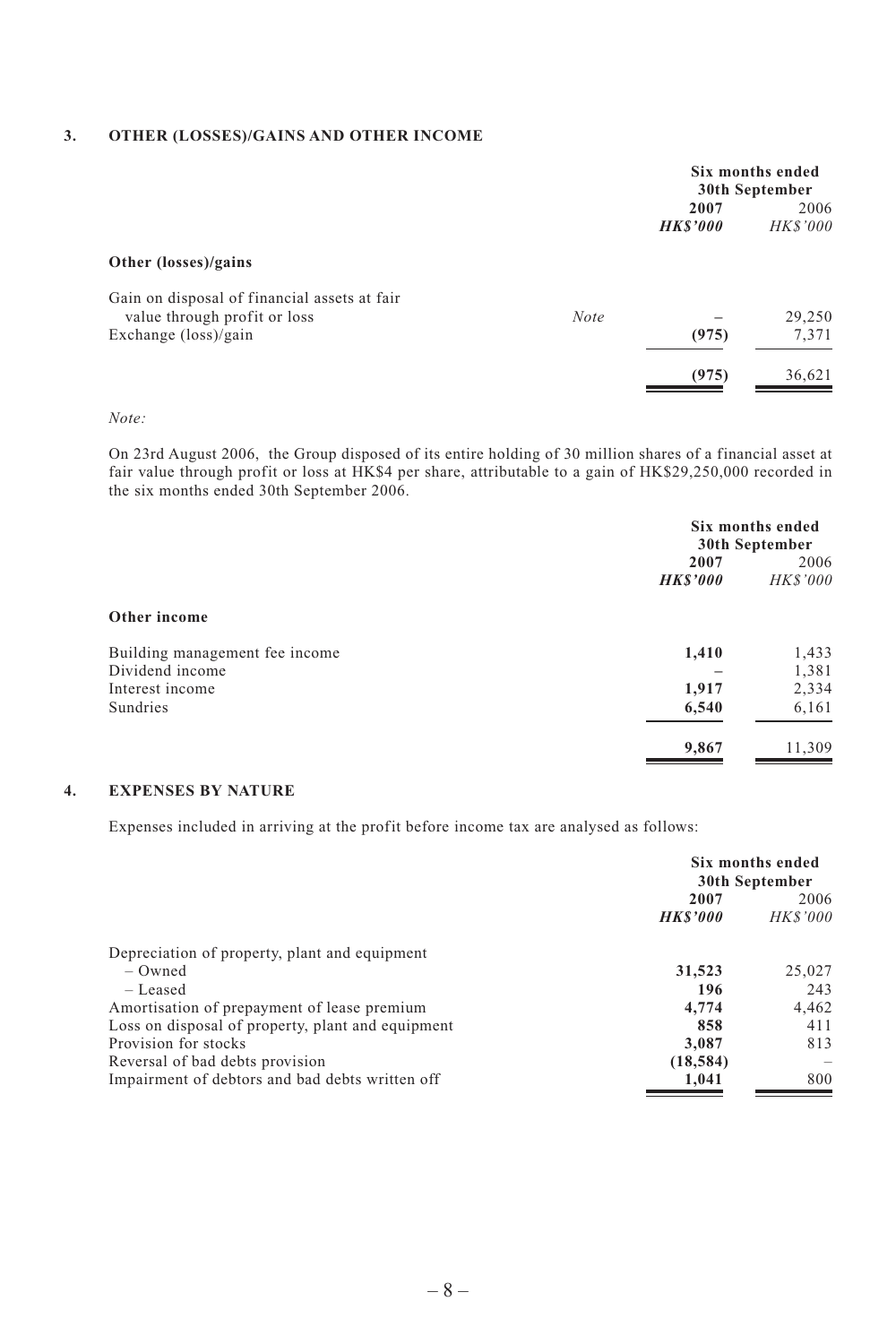#### **5. INCOME TAX EXPENSE**

Hong Kong profits tax has been provided at the rate of 17.5% on the estimated assessable profits for the six months ended 30th September 2007 (2006: 17.5%) less relief for available tax losses. Taxation on overseas profits has been calculated on the estimated assessable profits for the six months ended 30th September 2007 at the rates of taxation prevailing in the territories in which the Group operates.

The amount of income tax charged to the consolidated income statement represents:

|                                           | Six months ended<br>30th September |                        |
|-------------------------------------------|------------------------------------|------------------------|
|                                           | 2007<br><b>HKS'000</b>             | 2006<br><b>HKS'000</b> |
| Current tax                               |                                    |                        |
| Hong Kong profits tax                     | 9.829                              | 5,227                  |
| Overseas profits tax                      | 11,978                             | 10,654                 |
| Over provisions in respect of prior years | (333)                              | (929)                  |
|                                           | 21,474                             | 14,952                 |
| Deferred income tax                       | (4,590)                            | 3,773                  |
| Income tax expense                        | 16,884                             | 18,725                 |

#### **6. DIVIDEND**

|                                                                      | Six months ended<br>30th September |                        |
|----------------------------------------------------------------------|------------------------------------|------------------------|
|                                                                      | 2007<br><b>HKS'000</b>             | 2006<br><b>HKS'000</b> |
| Interim, declared, of HK\$0.012 (2006: HK\$0.011) per ordinary share | 11.416                             | 10.465                 |

At a meeting held on 19th December 2007, the directors declared an interim dividend of HK\$0.012 per ordinary share. This dividend is not recognized as a liability at the balance sheet date, but will be reflected as an appropriation of retained earnings for the year ending 31st March 2008.

#### **7. EARNINGS PER SHARE**

#### **Basic**

Basic earnings per share is calculated by dividing the Group's profit attributable to equity holders by the weighted average number of ordinary shares in issue during the period.

|                                                                 | Six months ended<br>30th September |         |
|-----------------------------------------------------------------|------------------------------------|---------|
|                                                                 | 2007                               | 2006    |
| Weighted average number of ordinary shares in issue (thousands) | 951,340                            | 951,340 |
| Group's profit attributable to equity holders (HK\$'000)        | 49,911                             | 42,677  |
| Basic earnings per share (HK cents per share)                   | 5.25                               | 4.49    |

#### **Diluted**

There were no dilutive potential ordinary shares in existence during the six months ended 30th September 2007 and 2006.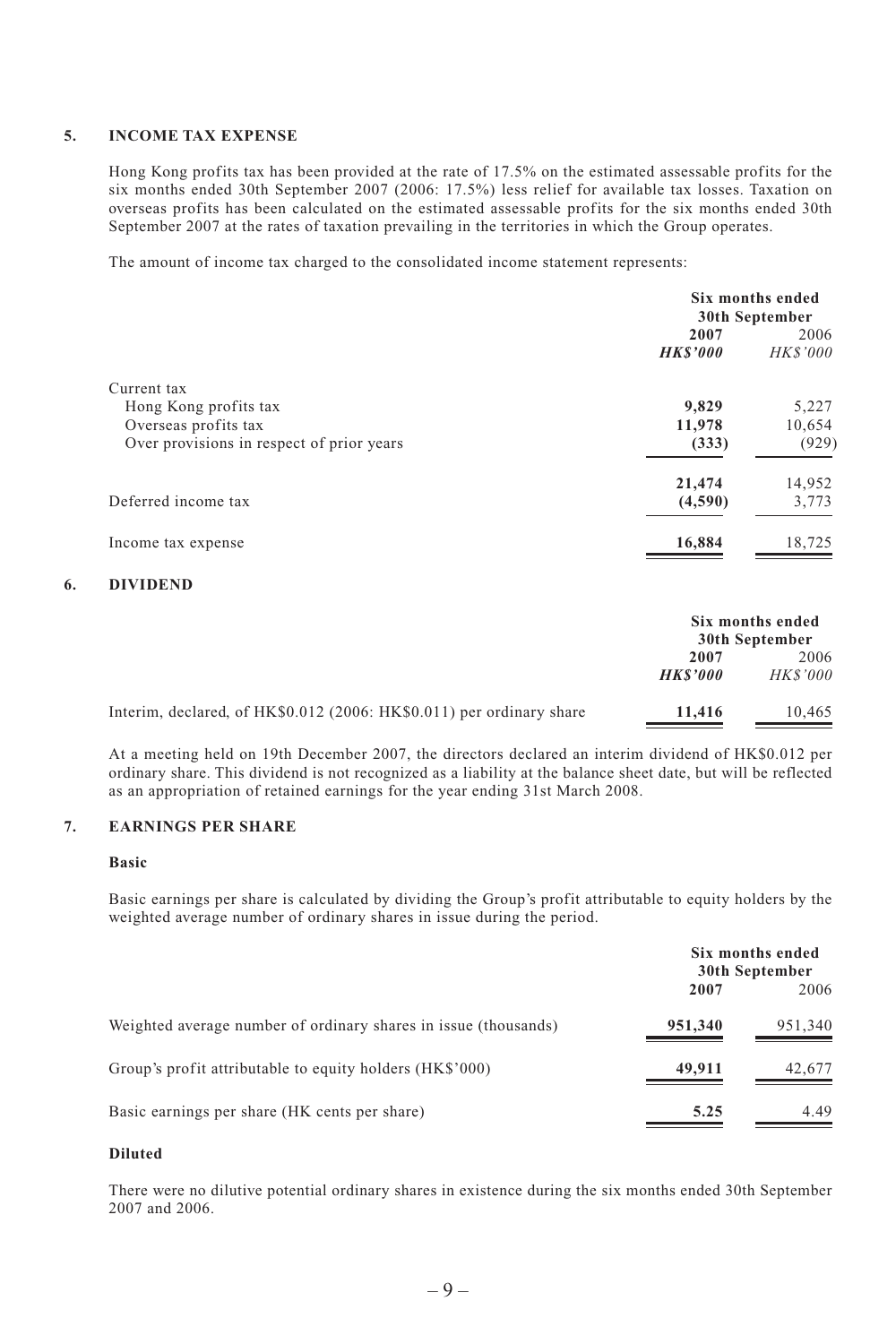## **8. CAPITAL EXPENDITURE**

|                                                        | Goodwill<br><b>HK\$'000</b> | <b>Trademarks</b><br>and licences<br>HK\$'000 | <b>Total</b><br>intangible<br>assets<br>HK\$'000 | Property,<br>plant and<br>equipment<br>HK\$'000 | Investment<br>properties<br><b>HK\$'000</b> | Prepayment<br>of lease<br>premium<br>HK\$'000 |
|--------------------------------------------------------|-----------------------------|-----------------------------------------------|--------------------------------------------------|-------------------------------------------------|---------------------------------------------|-----------------------------------------------|
| Opening net book amount                                |                             |                                               |                                                  |                                                 |                                             |                                               |
| as at 1st April 2007<br>Additions                      | 6,197                       | 16,830                                        | 23,027                                           | 192,209<br>45,253                               | 1,300                                       | 152,974<br>1,446                              |
| Exchange differences                                   | 242                         | 108                                           | 350                                              | (1, 726)                                        |                                             | (4, 795)                                      |
| Disposals                                              |                             |                                               |                                                  | (1,650)                                         |                                             |                                               |
| Depreciation/amortisation                              |                             |                                               |                                                  | (31,719)                                        |                                             | (4, 774)                                      |
| Closing net book amount                                |                             |                                               |                                                  |                                                 |                                             |                                               |
| as at 30th September 2007                              | 6,439                       | 16,938                                        | 23,377                                           | 202,367                                         | 1,300                                       | 144,851                                       |
| Opening net book amount                                |                             |                                               |                                                  |                                                 |                                             |                                               |
| as at 1st April 2006                                   | 5,315                       | 16,721                                        | 22,036                                           | 130,380                                         | 34,340                                      | 146,877                                       |
| Additions                                              |                             |                                               |                                                  | 70,988                                          |                                             | 1,492                                         |
| Exchange differences                                   | 2,819                       | (6)                                           | 2,813                                            | 3,238                                           | 308                                         | 2,611                                         |
| Disposals                                              |                             |                                               |                                                  | (462)                                           |                                             |                                               |
| Depreciation/amortisation                              |                             |                                               |                                                  | (25,270)                                        |                                             | (4, 462)                                      |
| Closing net book amount                                |                             |                                               |                                                  |                                                 |                                             |                                               |
| as at 30th September 2006                              | 8,134                       | 16,715                                        | 24,849                                           | 178,874                                         | 34,648                                      | 146,518                                       |
| Additions                                              |                             |                                               |                                                  | 37,563                                          |                                             | 257                                           |
| Exchange differences<br>Transfer to non-current assets | (1,937)                     | 115                                           | (1,822)                                          | 8,577                                           | 913                                         | 11,063                                        |
| held for sale                                          |                             |                                               |                                                  |                                                 | (32, 473)                                   |                                               |
| Disposals                                              |                             |                                               |                                                  | (1,709)                                         | (10,000)                                    |                                               |
| Depreciation/amortisation                              |                             |                                               |                                                  | (30,089)                                        |                                             | (4,864)                                       |
| Fair value gains<br>Impairment                         |                             |                                               |                                                  | (1,007)                                         | 8,212                                       |                                               |
|                                                        |                             |                                               |                                                  |                                                 |                                             |                                               |
| Closing net book amount<br>as at 31st March 2007       | 6,197                       | 16,830                                        | 23,027                                           | 192,209                                         | 1,300                                       | 152,974                                       |
|                                                        |                             |                                               |                                                  |                                                 |                                             |                                               |

#### **9. DEBTORS AND PREPAYMENTS**

The Group allows an average credit period of 60 days to its trade debtors. Included in debtors and prepayments are trade debtors (net of impairment of debtors) with the following aging analysis:

|                                         | 30th September<br>2007 | 31st March<br>2007 |
|-----------------------------------------|------------------------|--------------------|
|                                         | <b>HKS'000</b>         | HK\$'000           |
| Trade debtors                           |                        |                    |
| Below 60 days                           | 65,298                 | 54,492             |
| Over 60 days                            | 92,636                 | 66,703             |
|                                         | 157,934                | 121,195            |
| Deposits, prepayments and other debtors | 190,714                | 255,412            |
|                                         | 348,648                | 376,607            |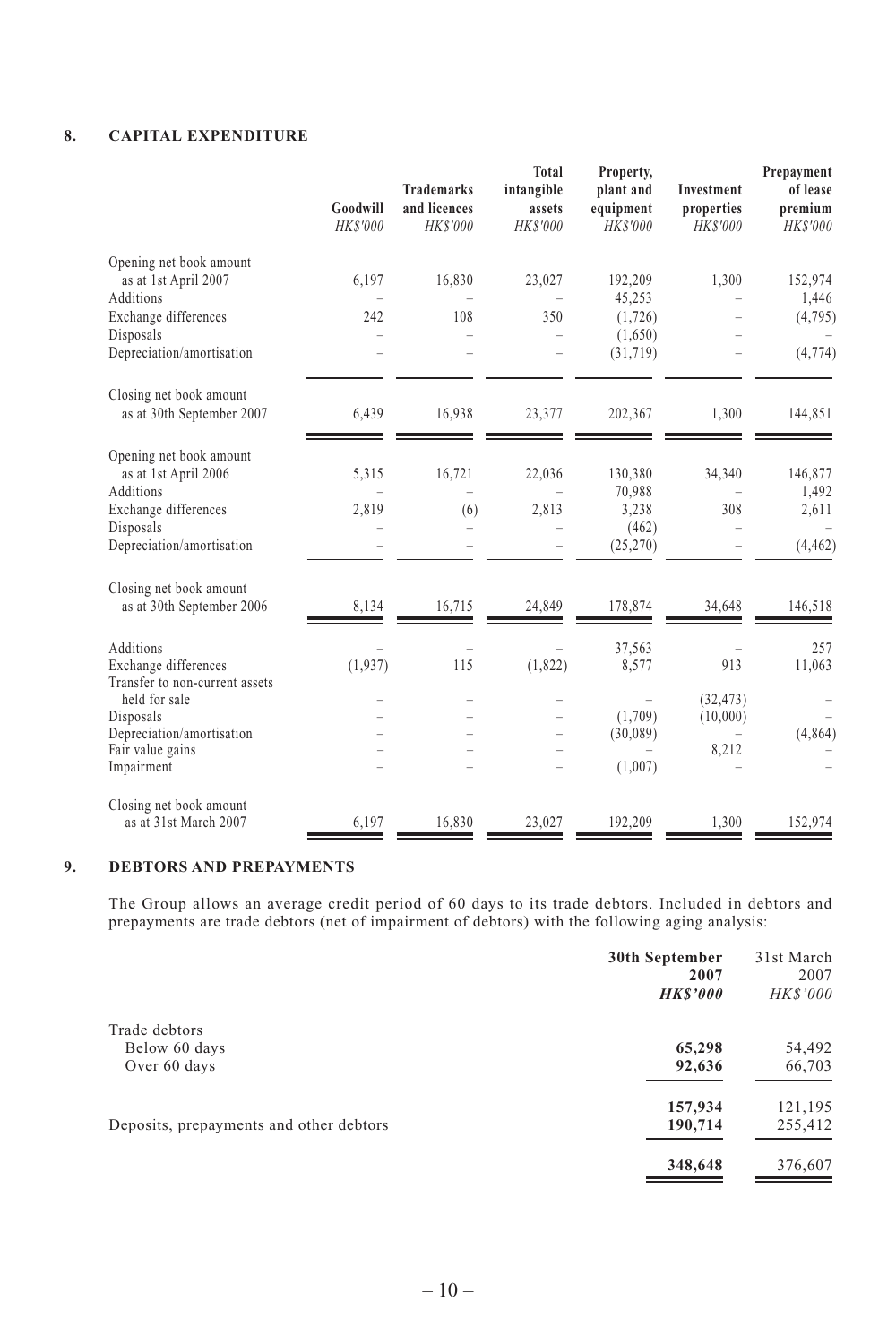#### **10. SHARE CAPITAL**

**Number of shares of HK\$0.1 each**

Issued and fully paid:

| At 30th September 2006, 1st April 2007 and 30th September 2007 | 951,340,023 |
|----------------------------------------------------------------|-------------|
|----------------------------------------------------------------|-------------|

*Note:*

No share options were exercised, granted or lapsed during the six months ended 30th September 2007 and the year ended 31st March 2007.

#### **11. CREDITORS AND ACCRUALS**

Included in creditors and accruals are trade creditors with the following aging analysis:

|                              | 30th September<br>2007<br><b>HKS'000</b> | 31st March<br>2007<br><b>HK\$'000</b> |
|------------------------------|------------------------------------------|---------------------------------------|
| Trade creditors              |                                          |                                       |
| Below 60 days                | 193,310                                  | 128,382                               |
| Over 60 days                 | 62,779                                   | 46,797                                |
|                              | 256,089                                  | 175,179                               |
| Other creditors and accruals | 145,845                                  | 146,016                               |
|                              | 401,934                                  | 321,195                               |

#### **12. BORROWINGS**

|                                                                  | 30th September<br>2007 |                | 31st March<br>2007 |
|------------------------------------------------------------------|------------------------|----------------|--------------------|
|                                                                  | <b>Note</b>            | <b>HKS'000</b> | <b>HKS'000</b>     |
| Bank loans and overdrafts                                        | $\left(a\right)$       | 279,636        | 335,027            |
| Obligations under finance leases                                 | (b)                    | 1,846          | 1,624              |
|                                                                  |                        | 281,482        | 336,651            |
| Amount repayable within one year included in current liabilities |                        | (204, 007)     | (265, 428)         |
|                                                                  |                        | 77,475         | 71.223             |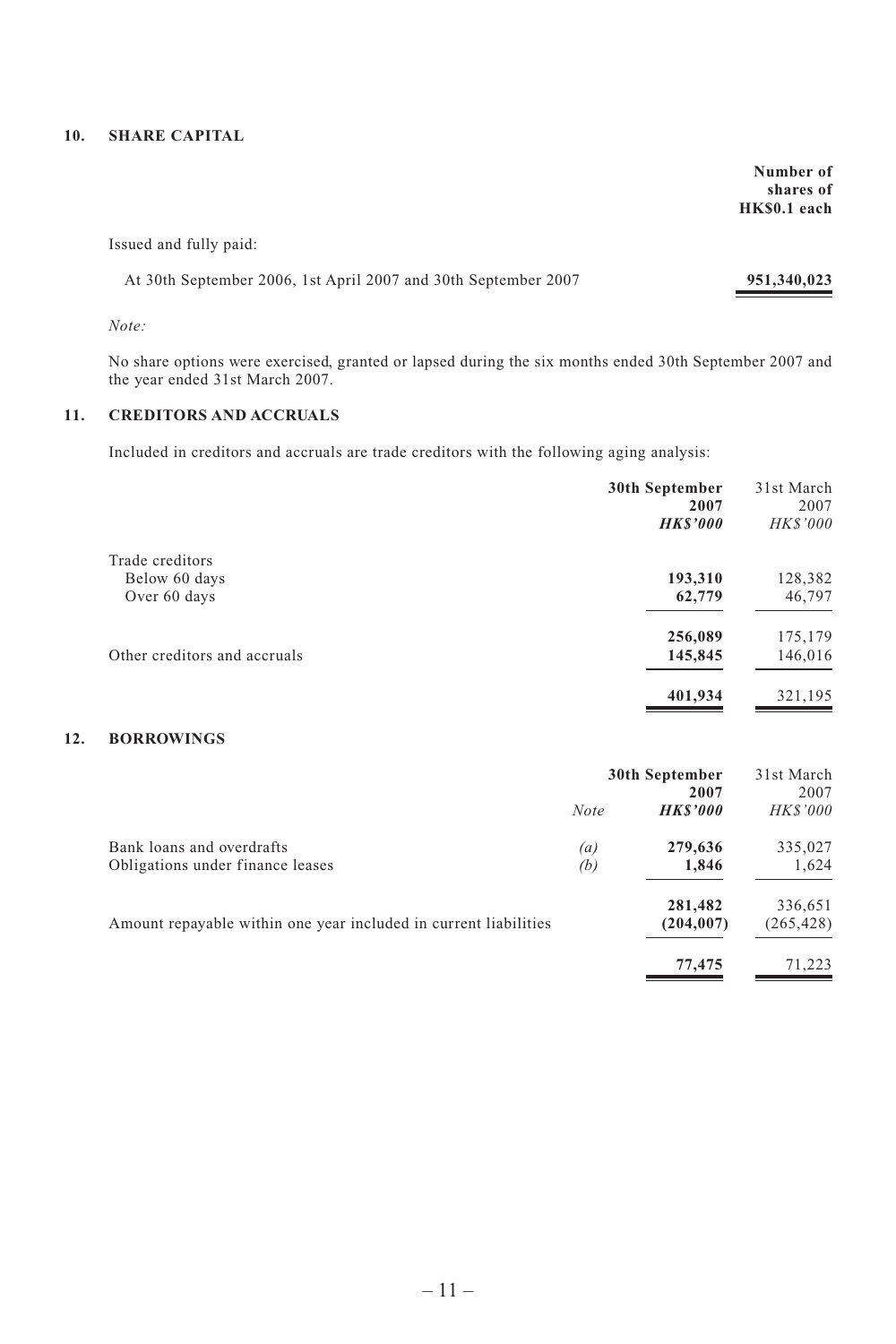#### **12. BORROWINGS** *(continued)*

*Note:*

(a) The Group's bank loans and overdrafts are repayable as follows:

|                       | 30th September<br>2007<br><b>HKS'000</b> | 31st March<br>2007<br><b>HKS'000</b> |
|-----------------------|------------------------------------------|--------------------------------------|
| Within 1 year         | 203,518                                  | 264,994                              |
| Between 1 and 2 years | 49,548                                   | 25,352                               |
| Between 2 and 5 years | 12,571                                   | 28,422                               |
| Over 5 years          | 13,999                                   | 16,259                               |
|                       | 279,636                                  | 335,027                              |

Included in bank borrowings and overdrafts as at 30th September 2007 are secured borrowings amounted to HK\$135,631,000 (31st March 2007: HK\$132,464,000), which are secured by land and buildings of the Group.

(b) The obligations under finance leases are payable as follows:

|     |                                                               | 30th September<br>2007<br><b>HKS'000</b> | 31st March<br>2007<br><b>HK\$'000</b> |
|-----|---------------------------------------------------------------|------------------------------------------|---------------------------------------|
|     | Within 1 year                                                 | 579                                      | 512                                   |
|     | Between 1 and 2 years                                         | 591                                      | 498                                   |
|     | Between 2 and 5 years                                         | 831                                      | 700                                   |
|     | Over 5 years                                                  | 97                                       | 136                                   |
|     |                                                               | 2,098                                    | 1,846                                 |
|     | Future finance charges on finance leases                      | (252)                                    | (222)                                 |
|     | Present value of finance lease liabilities                    | 1,846                                    | 1,624                                 |
|     | The present value of finance lease liabilities is as follows: |                                          |                                       |
|     | Within 1 year                                                 | 489                                      | 435                                   |
|     | Between 1 and 2 years                                         | 517                                      | 434                                   |
|     | Between 2 and 5 years                                         | 749                                      | 632                                   |
|     | Over 5 years                                                  | 91                                       | 123                                   |
|     |                                                               | 1,846                                    | 1,624                                 |
| 13. | <b>COMMITMENTS</b>                                            |                                          |                                       |
|     |                                                               | 30th September<br>2007<br><b>HKS'000</b> | 31st March<br>2007<br><b>HK\$'000</b> |
|     | Capital commitments for<br>property, plant and equipment:     |                                          |                                       |
|     | Contracted but not provided for                               |                                          | 1,382                                 |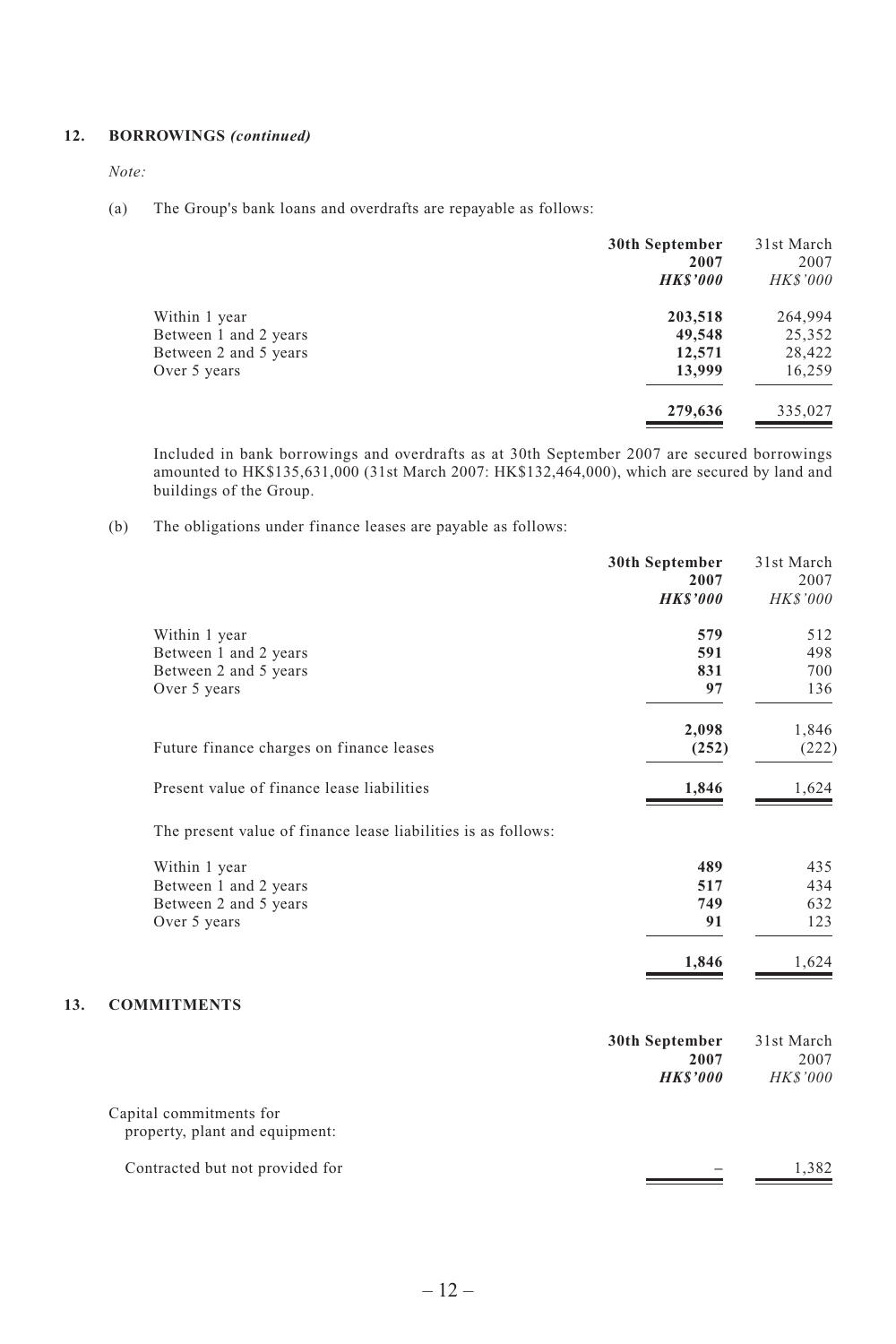#### **14. RELATED PARTY TRANSACTIONS**

The ultimate holding company of the Group is Yee Hing Company Limited ("Yee Hing") (incorporated in Hong Kong).

The following is a summary of the significant related party transactions carried out in the normal course of the Group's business:

(i) Sales of goods and services/advances to related companies

|                                                        | Six months ended<br>30th September |                |
|--------------------------------------------------------|------------------------------------|----------------|
|                                                        | 2007                               | 2006           |
|                                                        | <b>HKS'000</b>                     | <b>HKS'000</b> |
| Interest income from a related company <i>(note 1)</i> | 727                                | 917            |
| Service income from a related company <i>(note 2)</i>  | 1.020                              | 1.020          |

- *Note 1* Interest income is charged at 3% per annum on the balance owned by Bangkok Land Public Company Limited ("Bangkok Land"). The chairman of the Company, Mr. Wong Chong Po, is also the chairman of Bangkok Land. The balance was fully repaid in August 2007.
- *Note 2* Stelux Properties Agency Limited ("SPAL"), a wholly-owned subsidiary of the Group entered into agreement (the "Services Agreement") with Mengiwa Property Investment Limited ("MPIL") a wholly-owned subsidiary company of Yee Hing, for the provision of the following services ("Services"):
	- (a) contract administration with respect to contracts entered into between MPIL and third parties from time to time;
	- (b) property agency liaison and tenancy management;
	- (c) management of the property manager of Stelux House; and
	- (d) other miscellaneous administrative services.

Duration of the Services Agreement is from 30th March 2006 to 31st March 2008. The fee was agreed at HK\$170,000 per calendar month during the duration of the Services Agreement.

On 19th December 2007, SPAL entered into a renewal services agreement (the "Renewal Services Agreement") with MPIL for the provision of the Services for the period from 1st April 2008 to 31st March 2010. A separate announcement about the Renewal Services Agreement was published on 19th December 2007.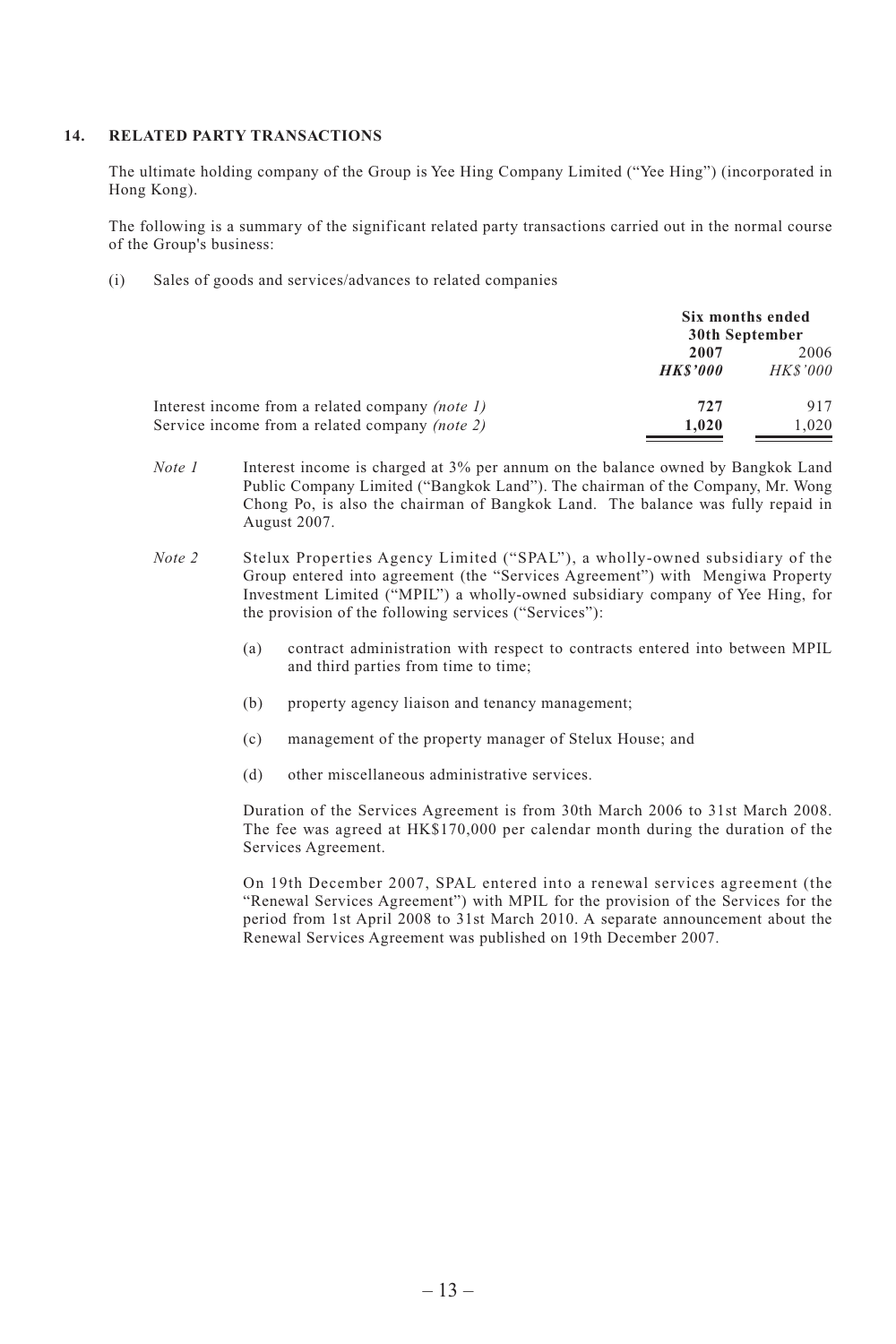#### **14. RELATED PARTY TRANSACTIONS** *(continued)*

(ii) Purchases of goods and services/advances from related companies

|                                                     | Six months ended<br>30th September |                         |
|-----------------------------------------------------|------------------------------------|-------------------------|
|                                                     | 2007<br><b>HK\$'000</b>            | 2006<br><b>HK\$'000</b> |
| Purchases of goods from related companies           | 4.001                              | 4,848                   |
| Interest expense to a related company               |                                    | 1,498                   |
| Rental expense to related companies <i>(note a)</i> | 4,165                              | 3,450                   |

*Note:*

(a) On 3rd August 2005, Thong Sia Company (Singapore) Ptd Limited, as tenant has entered into a tenancy agreement with Mengiwa Pte Ltd for the lease of office premises and showroom in Singapore for a period of 3 years from 1st July 2005 up to and including 30th June 2008 at a monthly rental of HK\$181,300 (SGD35,000). Rental expense for the six months ended 30th September 2007 amounted to HK\$1,088,000 (2006: HK\$1,029,000).

On 30th March 2006, Stelux Holdings Limited, as tenant has entered into a tenancy agreement with MPIL, which is the landlord of Stelux House, to lease certain units and carparking spaces of Stelux House ("Premises A") for the period from 30th March 2006 to 31st March 2008 at an aggregate monthly rental of HK\$373,000. Rental expense for the six months ended 30th September 2007 amounted to HK\$2,055,000 (2006: HK\$2,055,000).

On 25th April 2007, Stelux Holdings Limited, as tenant has entered into a tenancy agreement with MPIL, which is the landlord of Stelux House, to lease additional office and storeroom of Stelux House ("Premises B") for the period from 1st May 2007 to 31st March 2008 at an aggregate monthly rental of HK\$36,500. Rental expense for the six months ended 30th September 2007 amounted to HK\$183,000 (2006: Nil).

On 19th December 2007, Stelux Holdings Limited entered into tenancy agreements (the "Tenancy Agreements") with MPIL to record the terms of the renewal lease of Premises A and Premises B for the period from 1st April 2008 to 31st March 2010 and the new lease of certain additional office and storeroom of Stelux House for the period from 19th December 2007 to 31st March 2010. A separate announcement about the Tenancy Agreements was published on 19th December 2007.

On 19th July 2006, Thong Sia Watch Company Limited, as tenant has entered into a tenancy agreement with MPIL to lease certain units and car-parking spaces of Stelux House for the period from 19th July 2006 to 31st March 2009 at an aggregated monthly rental of HK\$139,790 Rental expense for the six months ended 30th September 2007 amounted to HK\$839,000 (2006: HK\$366,000).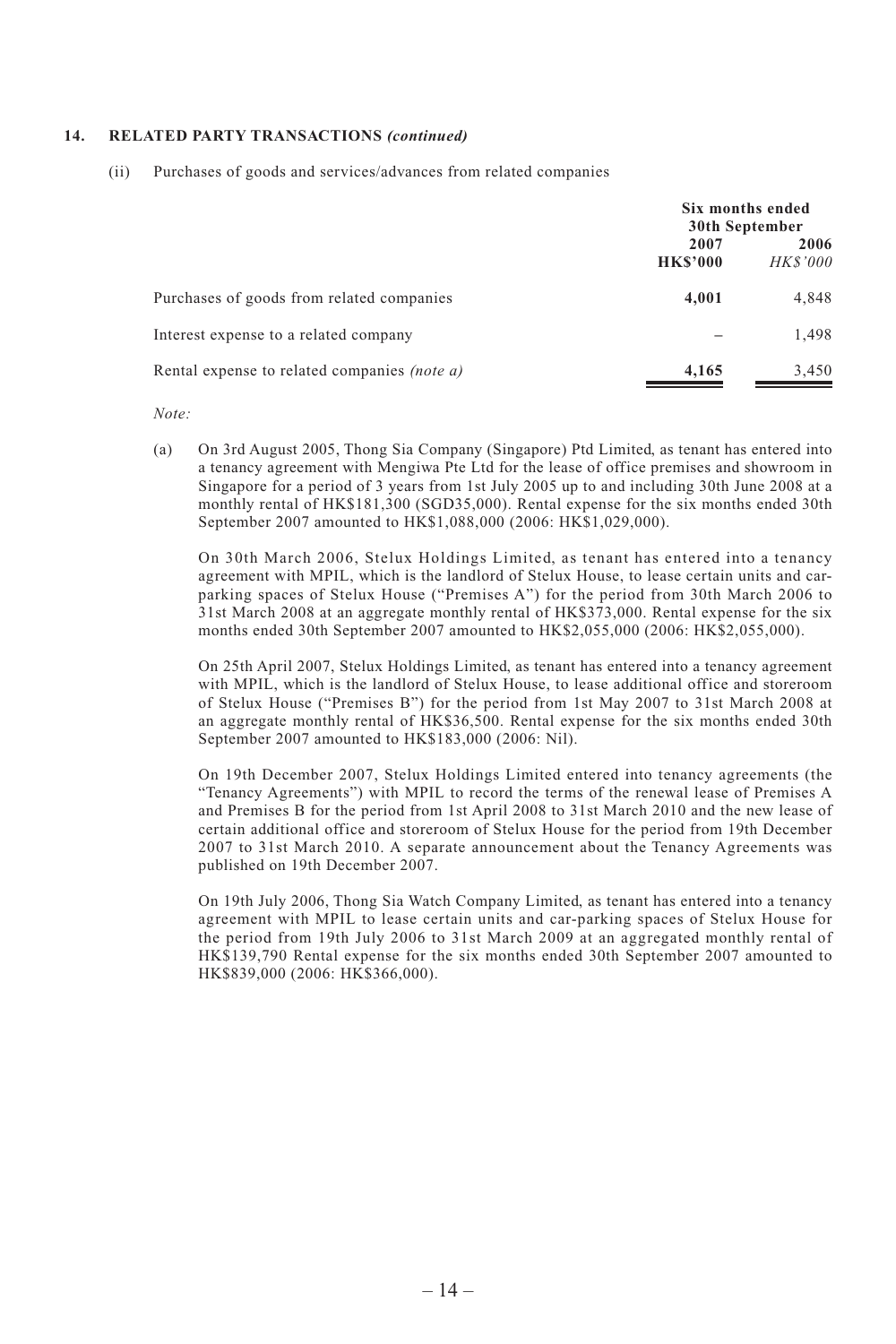#### **14. RELATED PARTY TRANSACTIONS** *(continued)*

(iii) Period/year-end balances arising from rental income, interest income and purchases of goods

|      |                                                    | 30th September<br>2007<br><b>HKS'000</b> | 31st March<br>2007<br><b>HK\$'000</b> |
|------|----------------------------------------------------|------------------------------------------|---------------------------------------|
|      | Interest receivable from a related company         |                                          | 35,440                                |
|      | Trading balances receivable from a related company | 7,632                                    | 4,745                                 |
|      | Trading balances payable to related companies      | 10,390                                   | 6,589                                 |
| (iv) | Key management compensation                        |                                          |                                       |
|      |                                                    | Six months ended<br>30th September       |                                       |
|      |                                                    | 2007                                     | 2006                                  |
|      |                                                    | <b>HKS'000</b>                           | <b>HKS'000</b>                        |
|      | Salaries and other short-term employee benefits    | 7,394                                    | 7,818                                 |
|      | Other long-term benefits                           | 114                                      | 152                                   |
|      |                                                    | 7,508                                    | 7,970                                 |

#### **15. SUBSEQUENT EVENT**

On 6th December 2007, the Group entered into an agreement with an independent third party for the acquisition (the "Acquisition") of a property located in Hong Kong at a consideration of HK\$62,000,000. Completion is expected to be on or before 3rd March 2008. The current intended purpose for the Acquisition is for the Group's own retail shop uses. A separate announcement about the Acquisition was made on 10th December 2007.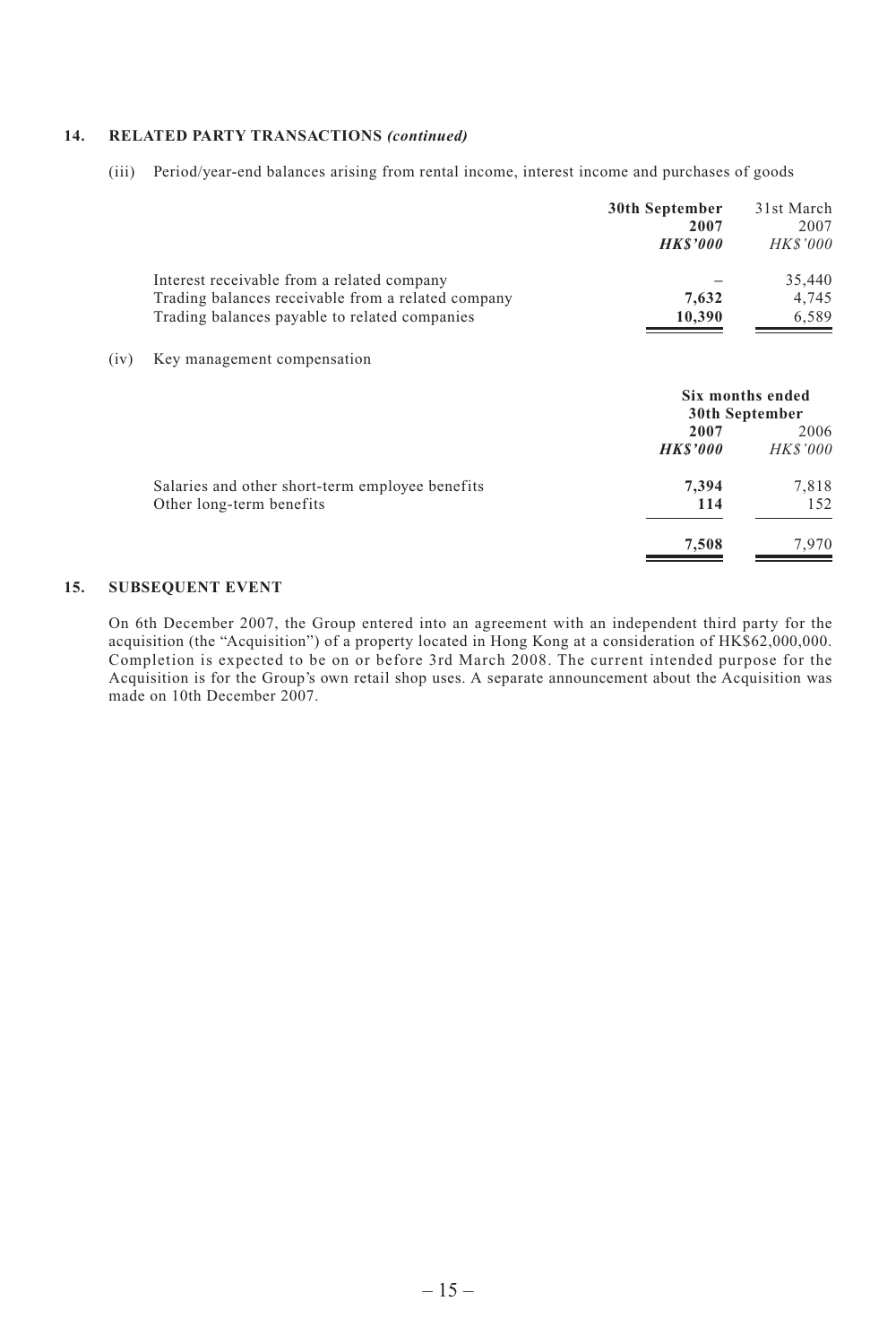## **MANAGEMENT DISCUSSION AND ANALYSIS**

#### **REVIEW OF GROUP OPERATIONS**

After undergoing a few years of restructuring, the Group now presents a set of results primarily based on its core watch and optical businesses.

The Group is pleased to announce a net contribution to its shareholders of HK\$50 million after tax and minority interests for the first six months ended 30th September 2007 compared to HK\$43 million over the same period last year, an increase of 17%. Group turnover was HK\$1 billion up by 26% compared to HK\$813 million for the first six months of last year.

Our core watch and optical businesses reported an EBIT of HK\$78 million up 33.4% and turnover of around HK\$1 billion up 26% compared to HK\$811 million during the same period last year.

The Directors have proposed that an interim dividend of HK\$0.012 per share, representing an increase of 9% compared to the first six months ended 30th September 2006, be payable to its shareholders.

# **WATCH RETAIL BUSINESS**

The Group's watch retail business comprising of "CITY CHAIN", "moments", "CITHARA" and  $C^{2n}$ , reported satisfactory growth in both EBIT and turnover for the first six months. Turnover and EBIT were up by 27% and 26% respectively. Generally, buoyant sentiment contributed to these results.

Our operations in Hong Kong and Macau reported a 24% increase in turnover and an EBIT of HK\$18 million compared to HK\$8 million during the same period last year.

Overall, operations in Singapore, Malaysia and Thailand continued to return strong double digit turnover growth reporting an EBIT of HK\$23 million compared to HK\$20 million during the first six months of last year. While Malaysia was a major contributor to turnover and EBIT growth, Singapore and Thailand reported lower EBIT. In Singapore, the recent increase in GST had an initial impact but turnover growth has now normalized. A smaller currency gain in Singapore also affected EBIT. In Thailand, the dip in EBIT was due to a currency loss.

We are continuing to grow our Mainland operations with the opening of more shops to drive turnover growth. For the period under review, turnover growth of 41% was reported but was insufficient to set off initial shop setting up costs. A loss of HK\$12 million was reported compared to a loss of HK\$6 million during the corresponding period last year. Despite this, we continue to view the Mainland as a key component of future growth.

## **OPTICAL RETAIL BUSINESS**

The Group's optical retail business comprising "OPTICAL 88", "INSIGHT", "IZE" and "EYE-Q" returned good results. EBIT was HK\$31 million compared to an EBIT of HK\$28 million during the same period last year. Turnover was up 25%.

Although sentiment was generally buoyant, competition was also intense in Hong Kong and Macau. Notwithstanding this, our operations reported an increase in turnover of 22% and an EBIT of HK\$29 million compared to HK\$20 million during the first six months of last year.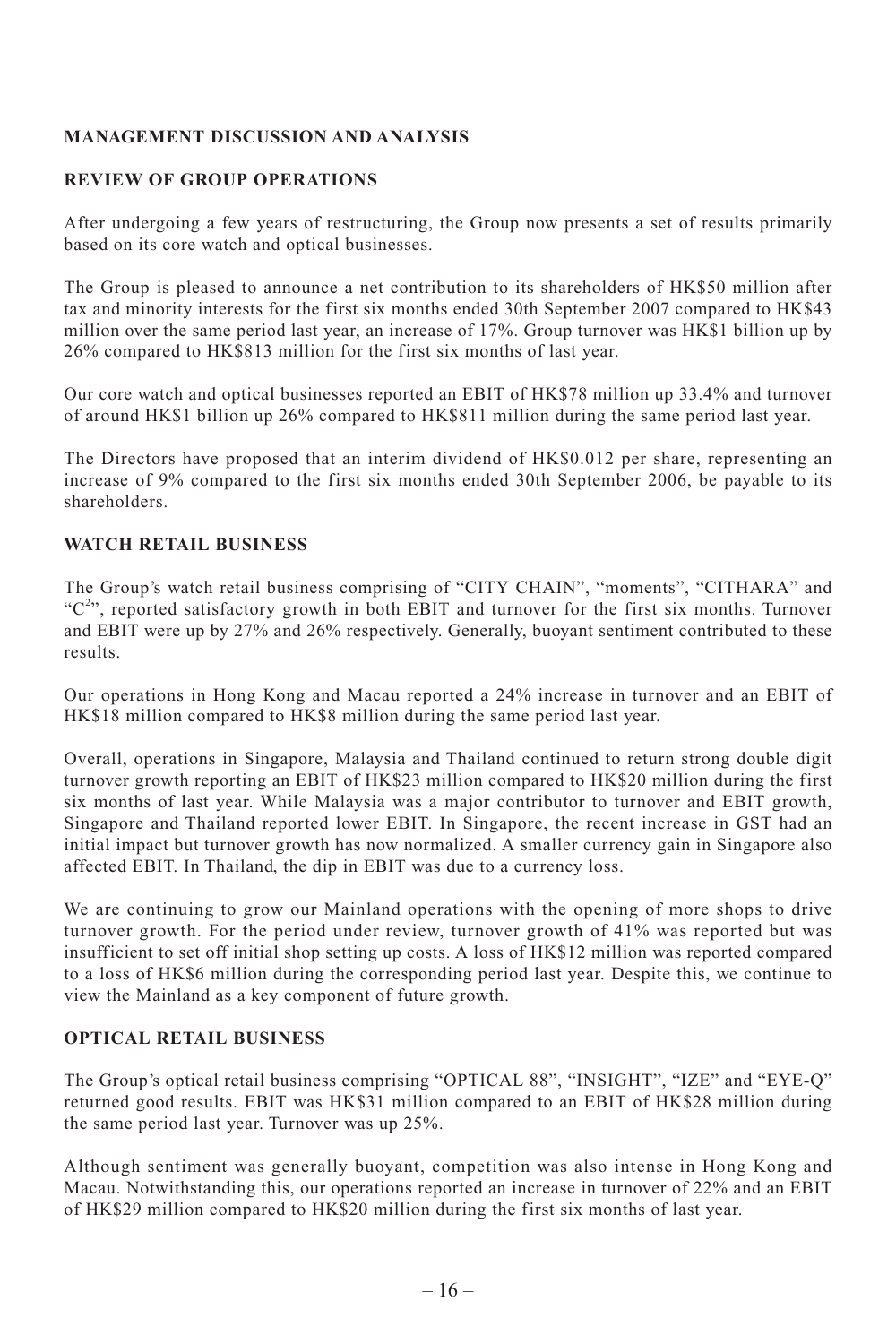## **OPTICAL RETAIL BUSINESS** *(continued)*

Our optical operations in Singapore, Malaysia and Thailand reported strong turnover growth of 30% compared to the same period last year. New shops were opened in these three countries where local underlying sentiment continues to be strong. However, turnover at these new shops could not set off initial shop setting up costs. Unlike the watch business, relationships between optometrists and customers require time to build up and this impacted new shop turnover. EBIT for the relevant period was therefore slightly lower at nearly HK\$7 million compared to an EBIT of HK\$8 million last year. There were also other contributing factors like a lower exchange gain in the case of Singapore and an exchange loss in Thailand. We expect even stronger turnover growth in the next half year as performance at these new shops improve.

Mainland operations continued to report double digit turnover growth due to the opening of more shops and also improvement in same shop sales. Turnover was up by 56%. Compared to the same period last year, same shop turnover growth was up 35%. However, as expected, a loss was recorded as turnover growth was not sufficient to set off initial shop setting up costs. Despite this, we similarly continue to view this segment of the business as a key component of future growth.

## **WHOLESALE, WATCH ASSEMBLY AND EXPORT TRADING**

Thong Sia Group, Stelux' wholesale arm operating in Hong Kong, Singapore, Malaysia and Taiwan continued its stellar run and was a major profit contributor for this business segment. A strong growth in turnover of 26% was reported leading to a strong growth in EBIT of 45% compared to the same period last year.

Whilst, our export arm recorded a further narrowing of losses compared to the relevant period last year, turnover has not picked up. Results are expected to improve in the next six months with the product launch of recently signed licensed brands.

Our watch assembly unit, which produces for the Group reported a positive EBIT due to increases in turnover of the Group's watch business.

At our Swiss subsidiary, Universal Geneve S.A., work continues on the development of the second generation "MICROTOR" movement. This subsidiary reported a larger loss of HK\$7.5 million compared to HK\$6 million. The slightly larger loss was due to the weakness of the US dollar. Losses stemming from research, development and marketing costs will continue to be expensed and periodic performance reviews will continue.

## **FINANCE**

The Group's borrowings at balance sheet date were HK\$281 million (at 31st March 2007: HK\$337 million), out of which, HK\$204 million (at 31st March 2007: HK\$265 million) were repayable within 12 months. The Group's gearing ratio at balance sheet date was 0.37 (at 31st March 2007: 0.46), which was calculated based on the Group's borrowings and shareholders' funds of HK\$760 million (at 31st March 2007: HK\$738 million).

Of the Group's borrowings, 3% (at 31st March 2007: 3%) were denominated in foreign currencies. The Group's bank borrowings denominated in Hong Kong Dollars were on a floating rate basis at either bank prime lending rates or short term inter-bank offer rates.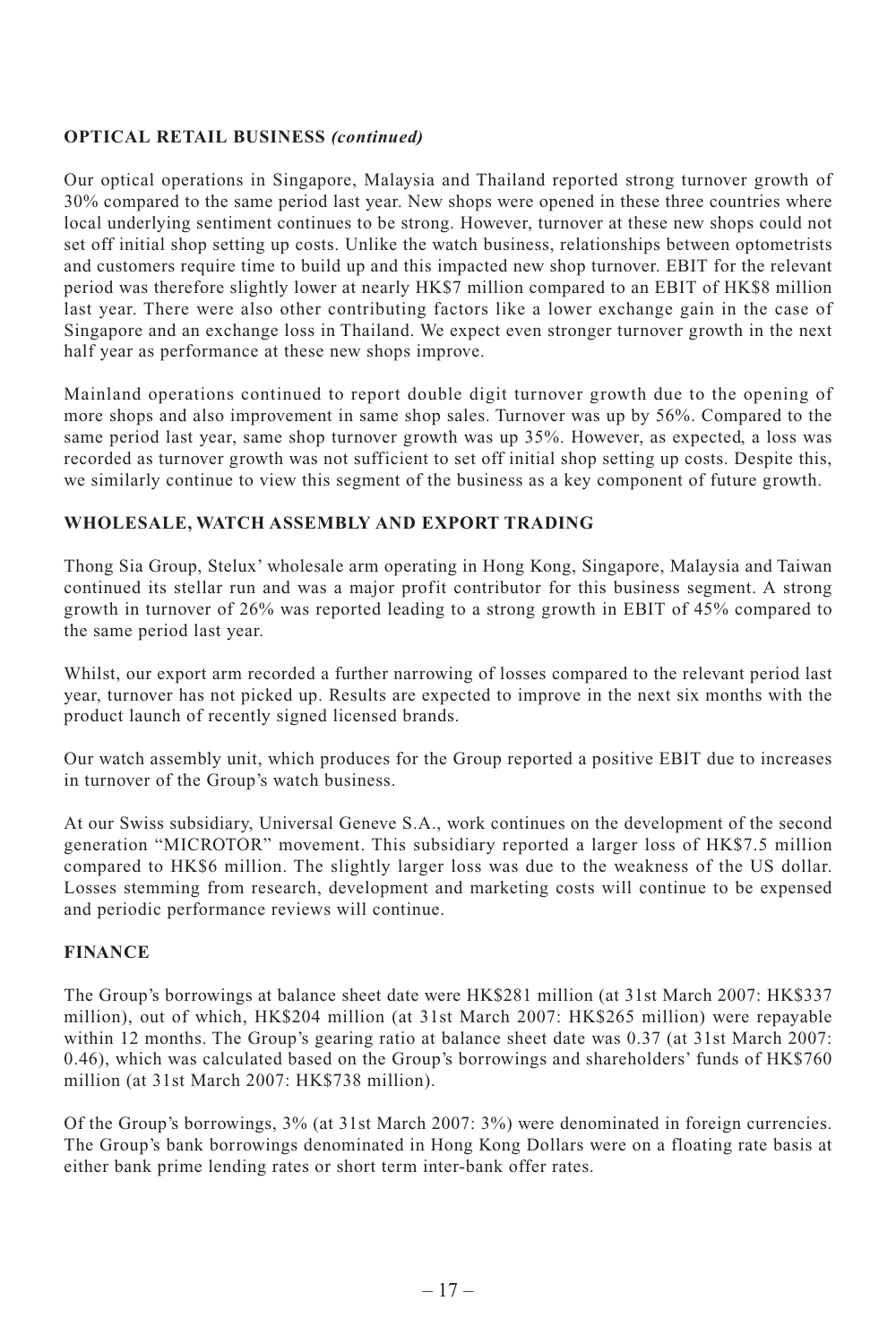## **FINANCE** *(continued)*

The Group does not engage in speculative derivative trading.

The Group enters into forward foreign exchange contracts when it is deemed appropriate as hedges against its foreign currency exposures. The forward foreign exchange contracts are used to settle trade creditors and operating expenses. The hedging activities are regularly reviewed by the Group.

As at 30th September 2007, the Group does not have any significant contingent liabilities.

## **CAPITAL STRUCTURE OF THE GROUP**

There was no change in the capital structure of the Group during the period.

## **SHARE OPTIONS**

On 9th March 2005, a new share option scheme, replacing the previous scheme, for the employees, officers and directors of the Company and its subsidiary companies (the "Share Option Scheme") was approved and adopted by the shareholders. Details of the terms of the Share Option Scheme were disclosed in the Group's Annual Report 2007. No option was granted during the period and there was no option outstanding as at 30th September 2007. As at 30th September 2007, the total number of ordinary shares available for issue in the remaining life of the Share Option Scheme was 95,134,002.

## **CHANGES IN THE COMPOSITION OF THE GROUP DURING THE INTERIM PERIOD**

There was no change in the composition of the Group during the period.

#### **SEGMENTAL INFORMATION**

An analysis of the Group's segment turnover and segment results by business activities and markets is shown in note 2 to the condensed interim financial information.

#### **NUMBER AND REMUNERATION OF EMPLOYEES, REMUNERATION POLICIES, BONUS AND TRAINING SCHEMES**

The Group's remuneration policies are reviewed on a regular basis and remuneration packages are in line with market practices in the relevant countries where the Group operates. As of 30th September 2007, the Group had 2,888 (at 30th September 2006: 2,565) employees.

#### **DETAILS OF THE CHARGES ON GROUP ASSETS**

At 30th September 2007, certain of the Group's property, plant and equipment amounting to HK\$55 million (at 31st March 2007: HK\$55 million) and leasehold land amounting to HK\$96 million (31st March 2007: HK\$100 million) were pledged to secure banking facilities granted to the Group. No investment properties were pledged to secure banking facilities of the Group (at 31st March 2007: Nil).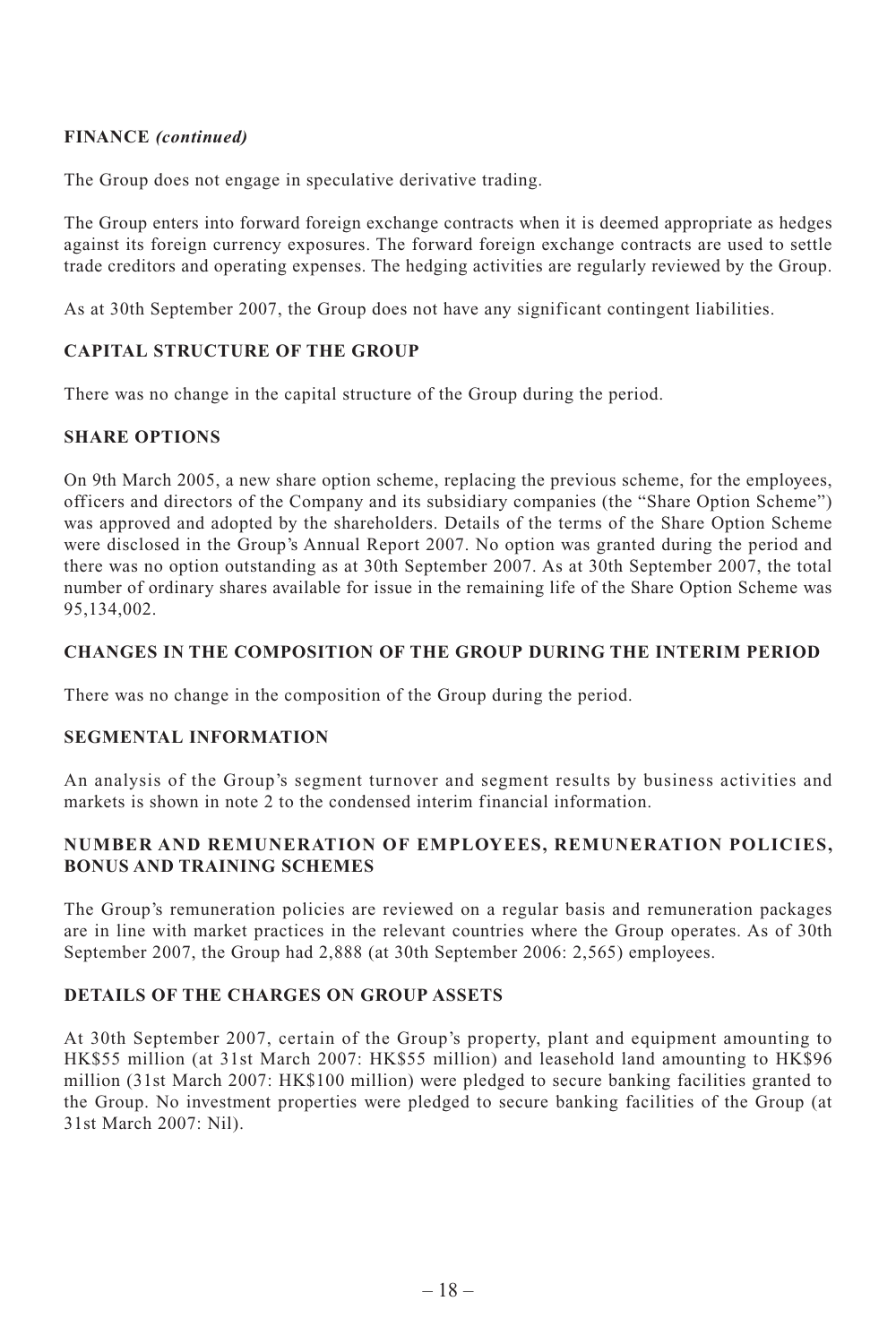#### **INTERESTS OF DIRECTORS AND CHIEF EXECUTIVES**

Mr Wong Chong Po, Mr Joseph C. C. Wong, Mr Anthony Chu Kai Wah and Mr Vincent Lau Tak Bui are eligible to an annual bonus determinable under the terms of an executive bonus scheme with respect to the management of the Group. Provision for the executive bonus in respect of the directors eligible under the Executive Bonus Scheme for the six months ended 30th September 2007 amounted to HK\$3,617,000 (2006: HK\$3,711,000).

As at 30th September 2007, the interests and short positions of the Directors, and the Company's chief executive in the shares, underlying shares and debentures of the Company or any associated corporation (within the meaning of Part XV of the Securities and Futures Ordinance ("SFO")) which were required to be notified to the Company and the Stock Exchange pursuant to Divisions as recorded in the register required to be kept under Section 352 the SFO as otherwise notified to the Company and the Stock Exchange pursuant to the Model Code for Securities Transactions by Directors of Listed Companies were as follows:

#### **(a) The Company – Ordinary shares**

#### *(A) Long position in shares and underlying shares of the Company*

|                         | Number of shares     |                    |                              |                         |              | Approximate<br>percentage of |
|-------------------------|----------------------|--------------------|------------------------------|-------------------------|--------------|------------------------------|
| Name of Director        | Personal<br>interest | Family<br>interest | Corporate/<br>trust interest | Other<br>Interest       | <b>Total</b> | issued share<br>capital      |
| Mr Wong Chong Po        | 1,215,000            | -                  | 482,069,959<br>(Note 1)      | 510,564,964<br>(Note 2) | 511,779,964  | 53.80                        |
| Mr Joseph C. C. Wong    | 95,128,011           | 10.000             | 482,069,959<br>(Note 1)      | -                       | 577,207,970  | 60.67                        |
| Mr Chu Kai Wah, Anthony | 2,000,000            |                    |                              |                         | 2,000,000    | 0.21                         |
| Mr Sakorn Kanjanapas    | 7,452,056            | -                  | 482,069,959<br>(Note 1)      | -                       | 489.522.015  | 51.46                        |
| Mr Lau Tak Bui, Vincent | 819.200              |                    |                              |                         | 819.200      | 0.09                         |

*Notes:*

- (1) Yee Hing Company Limited, directly and indirectly through its subsidiaries including Active Lights Company Limited, Thong Sia Company Limited and Yee Hing International Limited, held 482,069,959 shares of the Company as at 30th September 2007. 55% of the total issued ordinary shares of Yee Hing Company Limited is held by Klayze Holdings Limited, which is the trustee of a discretionary trust (the "Trust"). Mr. Wong Chong Po, Mr. Joseph C.C. Wong and Mr. Sakorn Kanjanapas are the beneficiaries of the Trust and were therefore deemed to be interested in 482,069,959 shares of the Company through the Trust's interest in Yee Hing Company Limited.
- (2) Mr. Wong Chong Po is the executor of the estate of Mr. Wong Chue Meng (the "Estate") and is deemed to be interested in the interests in shares of the Company held by the Estate. As at 30th September 2007, the Estate directly held 28,495,005 shares and is also deemed to be interested in those 482,069,959 shares of the Company held directly or indirectly by Yee Hing Company Limited through the Estate's controlling interest in Dragon Master Investment Limited which owns 45% of the total issued ordinary shares of Yee Hing Company Limited. Mr. Wong Chong Po's deemed interest in such 482,069,959 shares of the Company by virtue of his capacity as the executor of the Estate duplicates his deemed interest through the Trust as described in Note 1 above.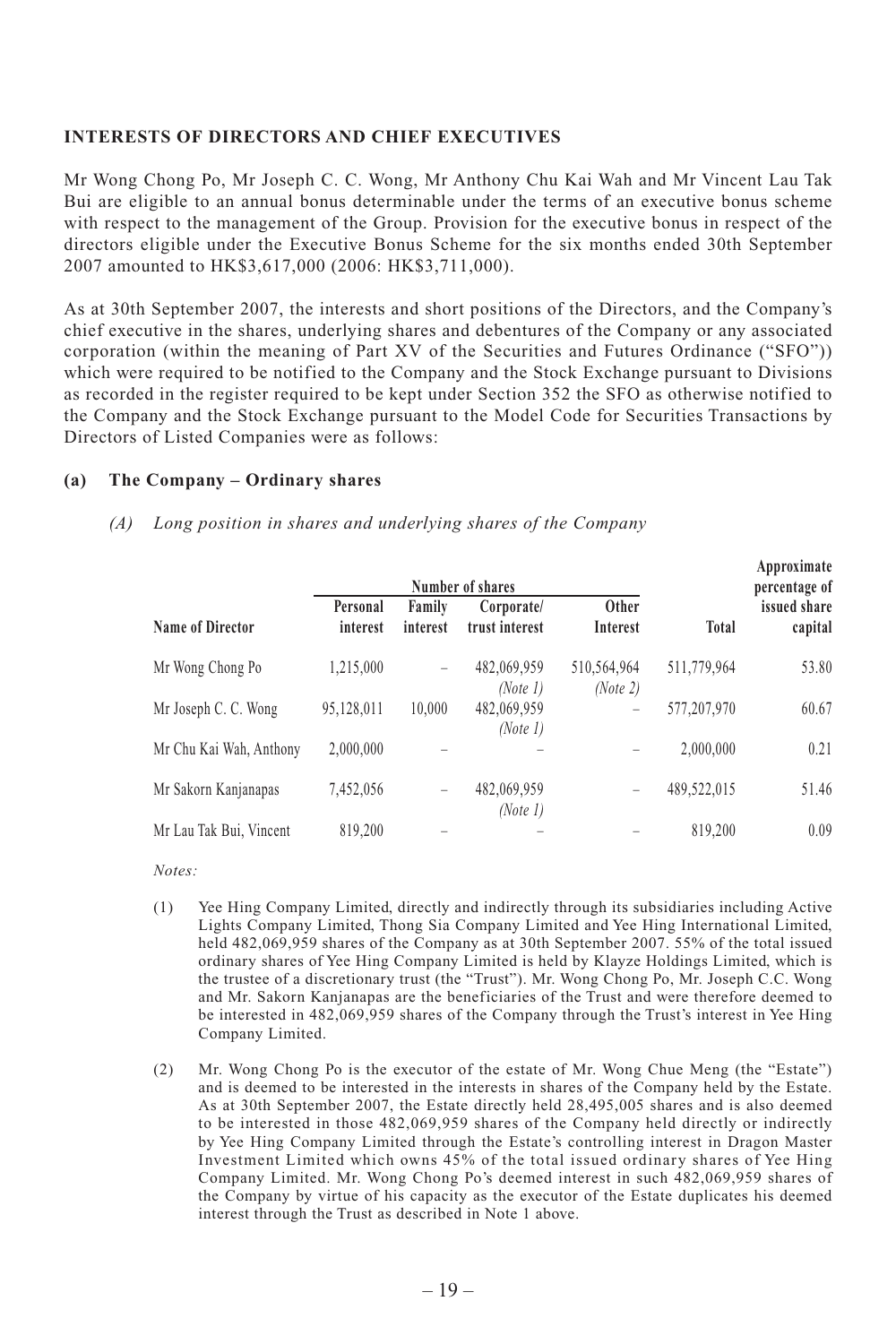# **INTERESTS OF DIRECTORS AND CHIEF EXECUTIVES** *(continued)*

# **(a) The Company – Ordinary shares** *(continued)*

# *(B) Long position in shares and underlying shares of associated corporations*

| Approximate<br>percentage of<br>interests $(\% )$ | Nature of<br>interest            | Number of<br>shares | Class of<br>shares | Name of associated<br>corporation        | <b>Name of Director</b> |
|---------------------------------------------------|----------------------------------|---------------------|--------------------|------------------------------------------|-------------------------|
| 100                                               | See notes to<br>part $(A)$ above | 20                  | Ordinary           | Yee Hing Company<br>Limited              | Mr Wong Chong Po        |
| 100                                               | See notes to<br>part $(A)$ above | 78,000              | Ordinary           | Yee Hing<br>International Limited        |                         |
| 100                                               | See notes to<br>part $(A)$ above | 2                   | Ordinary           | Active Lights<br>Company Limited         |                         |
| 68.25                                             | See notes to<br>part $(A)$ above | 2,730,000           | Ordinary           | Thong Sia Company<br>Limited             |                         |
| 100                                               | See notes to<br>part $(A)$ above | 100                 | Ordinary           | Klayze Holdings<br>Limited               |                         |
| 55                                                | See notes to<br>part $(A)$ above | 11                  | Ordinary           | Yee Hing Company<br>Limited              | Mr Joseph C.C. Wong     |
| 100                                               | See notes to<br>part $(A)$ above | 78,000              | Ordinary           | Yee Hing<br>International Limited        |                         |
| 100                                               | See notes to<br>part $(A)$ above | $\overline{2}$      | Ordinary           | Active Lights<br>Company Limited         |                         |
| 68.25                                             | See notes to<br>part $(A)$ above | 2,730,000           | Ordinary           | Thong Sia Company<br>Limited             |                         |
| 100                                               | See notes to<br>part $(A)$ above | 100                 | Ordinary           | Klayze Holdings<br>Limited               |                         |
| 55                                                | See notes to<br>part $(A)$ above | 11                  | Ordinary           | Yee Hing Company<br>Limited              | Mr Sakorn Kanjanapas    |
| 100                                               | See notes to<br>part $(A)$ above | 78,000              | Ordinary           | Yee Hing<br><b>International Limited</b> |                         |
| 100                                               | See notes to<br>part $(A)$ above | $\overline{2}$      | Ordinary           | Active Lights<br>Company Limited         |                         |
| 68.25                                             | See notes to<br>part $(A)$ above | 2,730,000           | Ordinary           | Thong Sia Company<br>Limited             |                         |
| 100                                               | See notes to<br>part $(A)$ above | 100                 | Ordinary           | Klayze Holdings<br>Limited               |                         |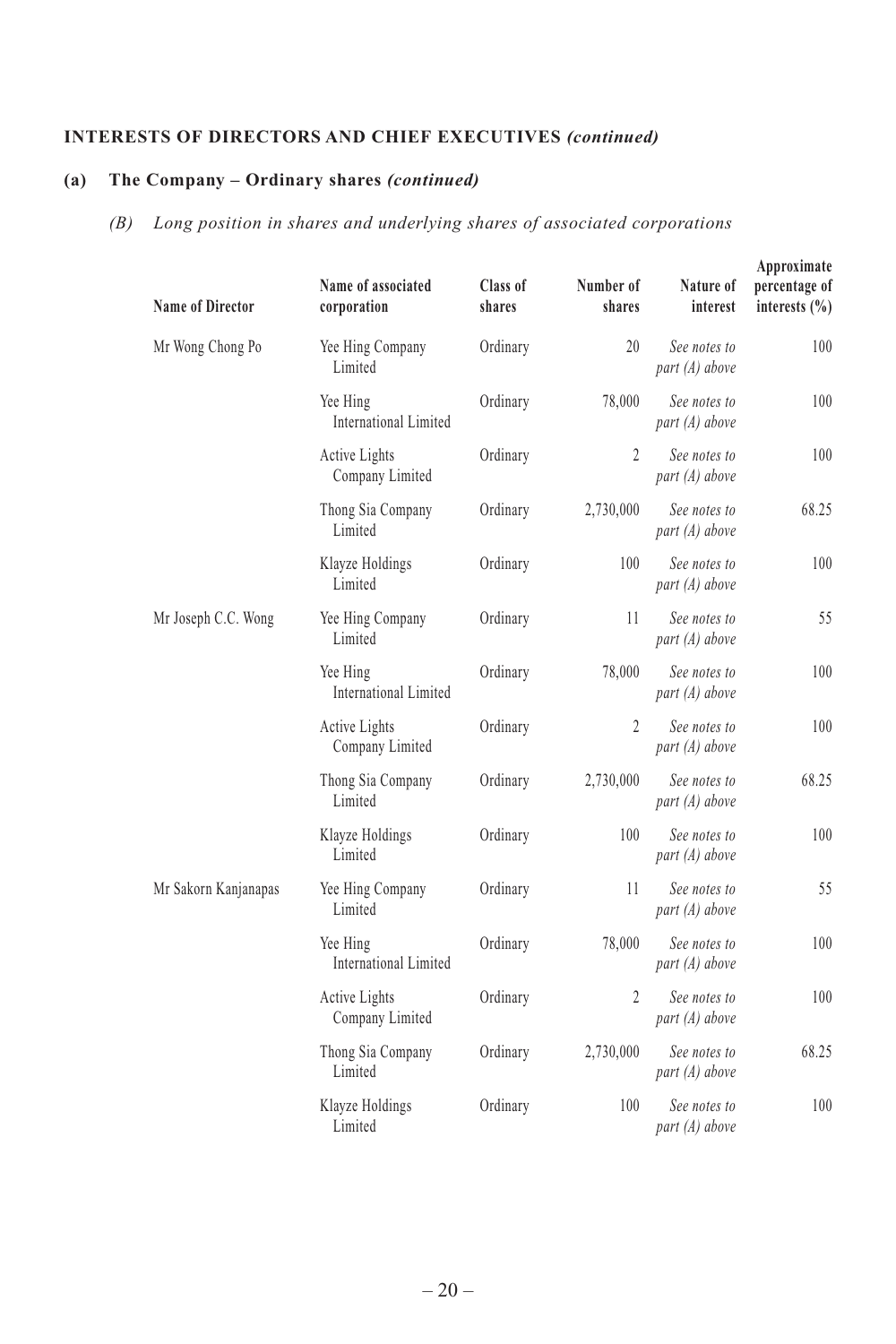#### **INTERESTS OF DIRECTORS AND CHIEF EXECUTIVES** *(continued)*

#### **(b) Subsidiary companies**

|       |                                                                            | Number of shares      |                     |                        | Approximate<br>percentage of |                      |  |
|-------|----------------------------------------------------------------------------|-----------------------|---------------------|------------------------|------------------------------|----------------------|--|
|       |                                                                            | Personal<br>interests | Family<br>interests | Corporate<br>interests | Total                        | preference<br>shares |  |
| (i)   | City Chain (Thailand) Company Limited – Preference shares <sup>(1)</sup>   |                       |                     |                        |                              |                      |  |
|       | Mr Wong Chong Po                                                           | 200                   |                     | 208,800                | 209,000                      | 99.52                |  |
|       | Mr Joseph C. C. Wong                                                       | 200                   |                     | 208,800                | 209,000                      | 99.52                |  |
|       | Mr Sakorn Kanjanapas                                                       | 200                   |                     | 208,800                | 209,000                      | 99.52                |  |
| (ii)  | Stelux Watch (Thailand) Company Limited – Preference shares <sup>(2)</sup> |                       |                     |                        |                              |                      |  |
|       | Mr Wong Chong Po                                                           | 600                   |                     |                        | 600                          | 16.67                |  |
|       | Mr Joseph C. C. Wong                                                       | 600                   |                     |                        | 600                          | 16.67                |  |
|       | Mr Sakorn Kanjanapas                                                       | 600                   |                     |                        | 600                          | 16.67                |  |
| (iii) | Optical 88 (Thailand) Company Limited – Preference shares <sup>(3)</sup>   |                       |                     |                        |                              |                      |  |
|       | Mr Wong Chong Po                                                           | 5,000                 |                     | 225,000                | 230,000                      | 90.20                |  |
|       | Mr Joseph C. C. Wong                                                       | 5,000                 |                     | 225,000                | 230,000                      | 90.20                |  |
|       | Mr Sakorn Kanjanapas                                                       | 5,000                 |                     | 225,000                | 230,000                      | 90.20                |  |

*Notes:*

- (1) City Chain (Thailand) Company Limited is a wholly-owned subsidiary of the Company. The preference shares held by certain directors represent preference shares issued by City Chain (Thailand) Company Limited which do not carry any voting rights and which are not entitled to any profit sharing but are only entitled to annual fixed dividends. The corporate interests of each of Mr Wong Chong Po, Mr Joseph C. C. Wong and Mr Sakorn Kanjanapas in 208,800 preference shares duplicate with each other.
- (2) Stelux Watch (Thailand) Company Limited is a wholly-owned subsidiary of the Company. The preference shares held by certain directors represent preference shares issued by Stelux Watch (Thailand) Company Limited which do not carry any voting rights and which are not entitled to any profit sharing but are only entitled to annual fixed dividends.
- (3) Optical 88 (Thailand) Company Limited is a wholly-owned subsidiary of the Company. The preference shares held by certain directors represent preference shares issued by Optical 88 (Thailand) Company Limited which do not carry any voting rights and which are not entitled to any profit sharing but are only entitled to annual fixed dividends. The corporate interests of each of Mr Wong Chong Po, Mr Joseph C. C. Wong and Mr Sakorn Kanjanapas in 225,000 preference shares duplicate with each other.

Save as disclosed above, none of the Directors or the Company's chief executive, had, under Divisions 7 and 8 of Part XV of the SFO, nor were they taken to or deemed to have under such provisions of the SFO, any interests or short positions in the shares, underlying shares or debentures of the Company or any associated corporations (within the meaning of Part XV of the SFO) or any interests which are required to be entered into the register kept by the Company pursuant to Section 352 of the SFO or any interests which are required to be notified to the Company and the Stock Exchange pursuant to the Model Code for Securities Transactions by Directors of Listed Companies in the Listing Rules.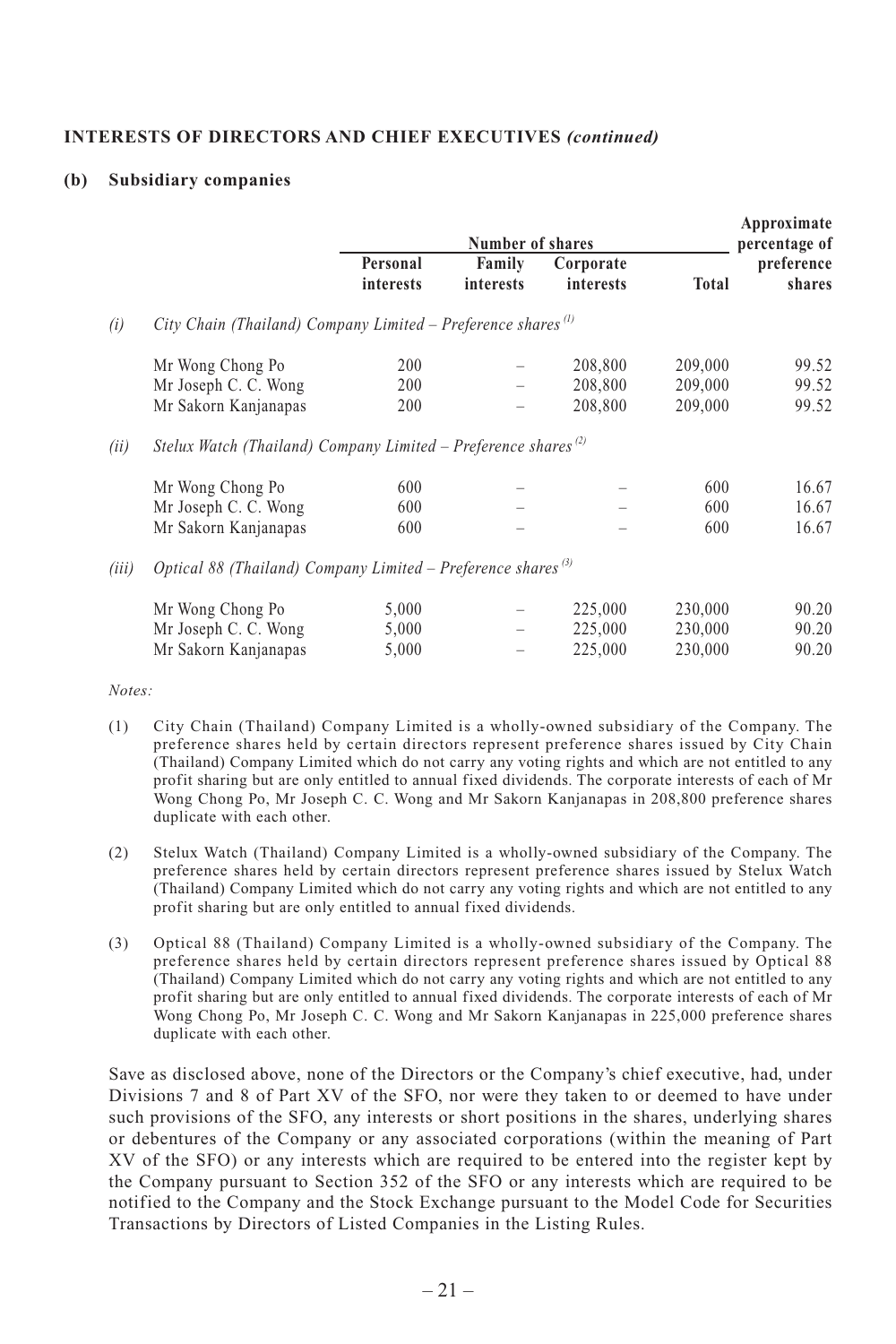#### **INTERESTS OF SHAREHOLDERS DISCLOSEABLE PURSUANT TO THE SFO**

Save as disclosed below, the Directors are not aware of any other person (other than a Director or chief executive of the Company or his/her respective associate(s)), who had an interest or short position in the shares or underlying shares of the Company as recorded in the register required to be kept under Section 336 of the SFO as at 30th September 2007:

| Name                                 | Number of shares           | Nature of interest                                        | Approximate<br>percentage of<br>interests $(\% )$ |
|--------------------------------------|----------------------------|-----------------------------------------------------------|---------------------------------------------------|
| Yee Hing Company Limited             | 254,031,771<br>228,038,188 | Beneficial owner<br>Interest of controlled<br>corporation |                                                   |
| Total:                               | 482,069,959                |                                                           | 50.67                                             |
| Dragon Master Investment Limited     | 482,069,959                | Interest of controlled<br>corporation (Note 1)            | 50.67                                             |
| Klayze Holdings Limited              | 482,069,959                | Trustee of the Trust<br>(Note 2)                          | 50.67                                             |
| Active Lights Company Limited        | 135,653,636                | Beneficial owner                                          | 14.26                                             |
| Thong Sia Company Limited            | 91,032,218                 | Beneficial owner                                          | 9.57                                              |
| Arisaig Greater China Fund Limited   | 90,000,000                 | Beneficial owner                                          | 9.46                                              |
| Arisaig Partners (Mauritius) Limited | 90,000,000                 | Investment manager (Note 3)                               | 9.46                                              |
| Cooper Lindsay William Ernest        | 90,000,000                 | Interest of controlled<br>corporation (Note 3)            | 9.46                                              |

*Notes:*

- (1) Dragon Master Investment Limited holds 45% of the total issued ordinary shares of Yee Hing Company Limited.
- (2) Klayze Holdings Limited holds 55% of the total issued ordinary shares of Yee Hing Company Limited as the trustee of the Trust.
- (3) Cooper Lindsay William Ernest has a controlling interest in Arisaig Partners (Mauritius) Ltd. which is the fund manager of Arisaig Greater China Fund.

All interests disclosed above represent long positions in shares of the Company.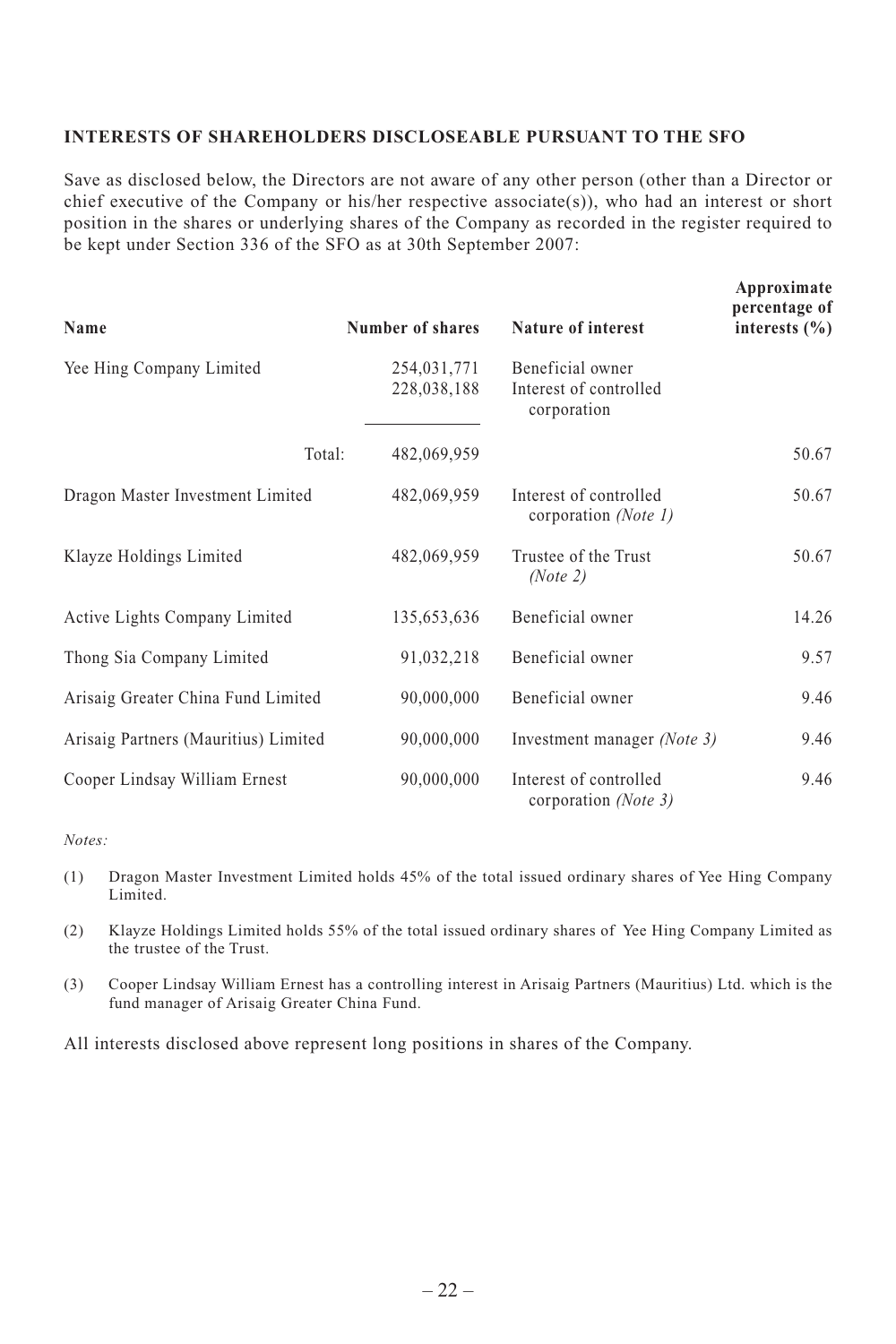#### **SUBSTANTIAL SHAREHOLDING IN OTHER MEMBERS OF THE GROUP**

The Directors are not aware of any other person (other than a Director or chief executive of the Company or his/her respective associate (s)) who was directly or indirectly interested in 10% or more of the nominal value of any class of share capital carrying rights to vote in all circumstances at general meetings of any other member of the Group.

## **OTHER DIRECTORS' INTERESTS**

None of the Directors or their respective associates had any interest in a business apart from the Company's business which competes or is likely to compete, either directly or indirectly with, the Company's business, or which would be required to be disclosed under Rule 8.10 of the Listing Rules if each of them were a controlling shareholder.

#### **CLOSURE OF REGISTER OF MEMBERS**

The Register of Members of the Company will be closed from 29th January 2008 (Tuesday) to 2nd February 2008 (Saturday) both days inclusive, during which period no transfer of shares will be effected. In order to qualify for the entitlement to the interim dividend, all transfers accompanied by the relevant share certificates must be lodged with the Company's Hong Kong Registrar, Computershare Hong Kong Investor Services Limited, 1712-1716, 17th Floor, Hopewell Centre, 183 Queen's Road East, Wanchai, Hong Kong for registration no later than 4:00 p.m. on 28th January 2008 (Monday). The interim dividend will be paid on 15th February 2008 (Friday).

## **PURCHASE, SALE OR REDEMPTION OF LISTED SECURITIES**

The Company has not redeemed any of its shares during the period. Neither the Company nor any of its subsidiaries has purchased or sold any of the Company's shares during the period.

## **CORPORATE GOVERNANCE**

During the six months ended 30th September 2007, the Company has complied with the code provisions of the Code on Corporate Governance Practices (the "Code Provisions") as set out in Appendix 14 of the Listing Rules, except for the following deviations:–

#### **Code Provision A.4.2**

Under Code Provision A.4.2, every director, including those appointed for a specific term, should be subject to retirement by rotation at least once every three years. Not all Directors of the Company retire strictly under Code Provision A.4.2 but in accordance with the Company's Bye-Laws. Bye-Law 110(A) stipulates that one-third of the Directors of the Company who have been longest serving in office since their last election, except the Chairman, Vice-Chairman or Chief Executive Officer, shall retire from office by rotation at each annual general meeting.

## **Code Provision B.1.3**

This Code Provision deals with the terms of reference of the remuneration committee. The Company has adopted the terms of reference under Code Provision B.1.3 except that the terms of reference do not include reviewing and determining the remuneration packages of senior management. The Company believes that the remuneration packages of senior management should be the responsibility of the executive directors as they are in a better position to appraise the performance of senior management.